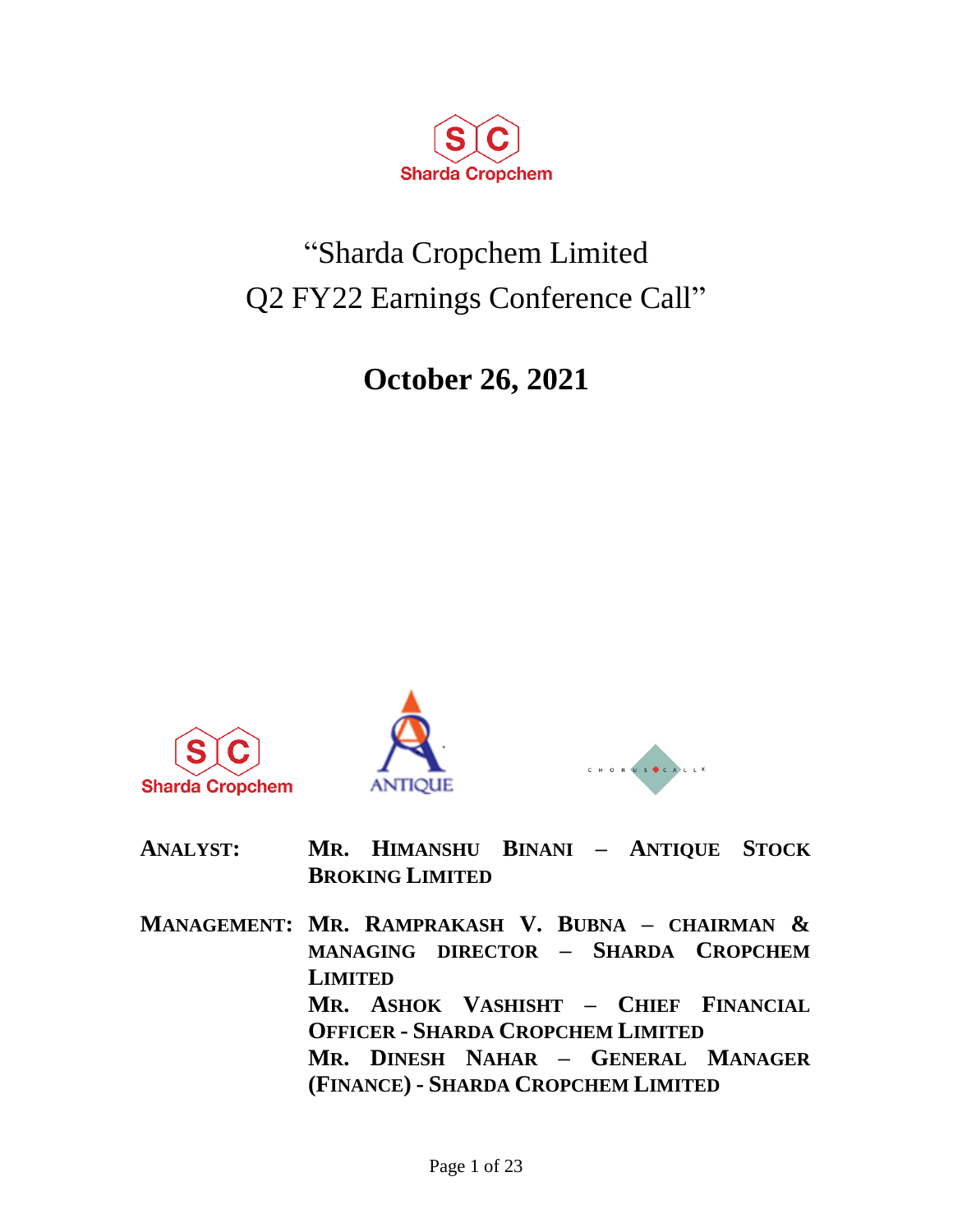

- **Moderator**: Ladies and gentlemen, good day and welcome to Sharda Cropchem Q2 FY22 post results conference call hosted by Antique Stock Broking. As a reminder, all participant lines will be in the listen-only mode and there will be an opportunity for you to ask questions after the presentation concludes. Should you need assistance during the conference, please signal an operator by pressing "\*" then "0" on your touch-tone phone. Please note that this conference is being recorded. I now hand the conference over to Mr. Himanshu Binani of Antique Stock Broking. Thank you and over to you, Sir!
- **Himanshu Binani**: Thank you Bikram. Good day everyone, and on behalf of Antique Stock Broking, I would like to welcome all the participants on the call of Sharda Cropchem. From the management, we have Mr. R.V. Bubna – Chairman & Managing Director of the Company; Mr. Ashok Vashisht – the CFO of the Company; and Mr. Dinesh Nahar – the General Manager (Finance) on the call. Without any further ado, I would like to handover the call to Mr. Bubna for his opening remarks, post which we can open the floor for O&A session. Thank you and over to you, Bubna Ji!
- **Ramprakash V. Bubna**: Thank you Himanshu Ji. Good day ladies and gentlemen. A very warm welcome to everyone present here for the earnings call of Sharda Cropchem Limited for Q2 FY22. Sharda Cropchem is represented by myself, Ramprakash Bubna – Chairman & Managing Director; Mr. Ashok Vashisht - Chief Financial Officer; and Mr. Dinesh Nahar – General Manager (Finance). Talking briefly about our Q2 FY22 results:

Revenues grew by 51.3% YoY from Rs. 425 Crores in Q2 FY21 to Rs. 643 Crores in Q2 FY22 led by strong volume growth across geographies. Europe grew by 7.3% YoY, NAFTA grew 115.6% YoY, LATAM grew by 113.9% YoY, and the Rest of the World grew by 75.2% YoY.

During Q2 FY22, our Agrochemicals to Non-agrochemical mix stood at 78:22. The Agrochemical business grew by 46.1% YoY. Among agrochemicals, Europe business was almost flat, NAFTA grew by 124.4% YoY, LATAM grew by 134.8% YoY and the Rest of the World grew by 85.9% YoY. The formulation to AI mix stood at 94:6 in Q2 FY22.

The Non-agrochemicals business grew by 73.8% YoY during Q2 FY22. NAFTA grew by 95.9%, Europe grew by 64.7%, Rest of the World grew by 58.9% and LATAM grew by 17.5% YoY.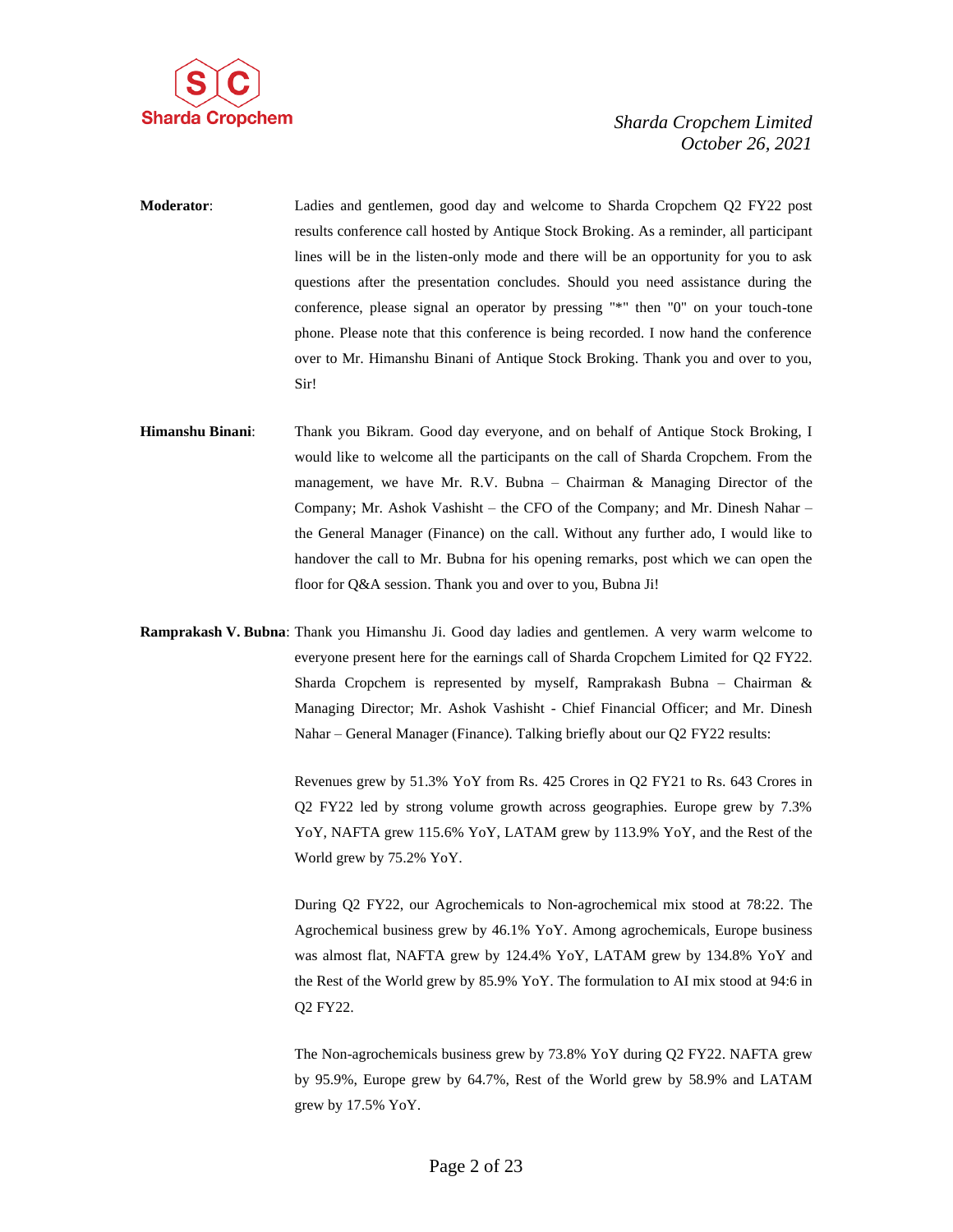

The Company continues to strengthen its product portfolio by prudently investing in new product registrations. Sharda Cropchem's total product registrations stood at 2,610 as on September 30, 2021. Additionally, 1,054 applications of product registrations globally are at different stages of approval. The capex stood at Rs. 153 Crores in H1 FY22 vis-à-vis Rs. 130 Crores in H1 FY21.

With this brief overview, I would now like to handover the call to our CFO, Mr. Ashok Vashisht for discussing our financial performance. Over to you Mr. Ashok!

**Ashok Vashisht**: Thank you Mr. Bubna. A very good evening to all of you. I will give you a brief about the Q2 FY22 financial performance of the company.

> During the quarter, our revenue surged by 51.3% YoY. This was mainly driven by strong volume growth of 60.8%, and favorable exchange gain of 1.1% whereas there was adverse impact of our product mix substantially because of the other geographies i.e North and Latam America to the tune of 10.6% during the quarter.

> In terms of gross margins, we grew by 36.3% YoY basis from Rs. 132 Crores in Q2 last year to Rs. 180 Crores in Q2 FY22. The gross margins were at 28% in Q2 FY22, slightly lower as compared to the Q2 FY21 mainly because of the change in our product mix and some impact of inflation in the freight cost. On the geographical mix, Europe continues to be the highest contributor followed by NAFTA and Latin America. We could strengthen our footprints in NAFTA and Latin America during this quarter.

> EBITDA registered a very strong growth of 76.8% on YoY basis from Rs. 59 Crores in Q2 last year to Rs. 103 Crores in Q2 FY22. The EBITDA margins expanded by 233 bps to 16.1% in Q2 FY22, mainly driven by volume growth and better cost management, partly impacted by the change in product mix and inflation in the freight cost.

> Profit after tax grew by 67.9% on YoY from Rs. 19 Crores in Q2 FY21 to Rs. 32 Crores in Q2 FY22.

> Our cash profit stood at Rs. 93 Crores in Q2 FY22 as against Rs.61 Crores in Q2 last year. The Cash and cash equivalents stood at Rs. 370 Crores in Q2 FY22 in comparison to Rs. 314 Crores in Q2 last year. There is a special focus in the working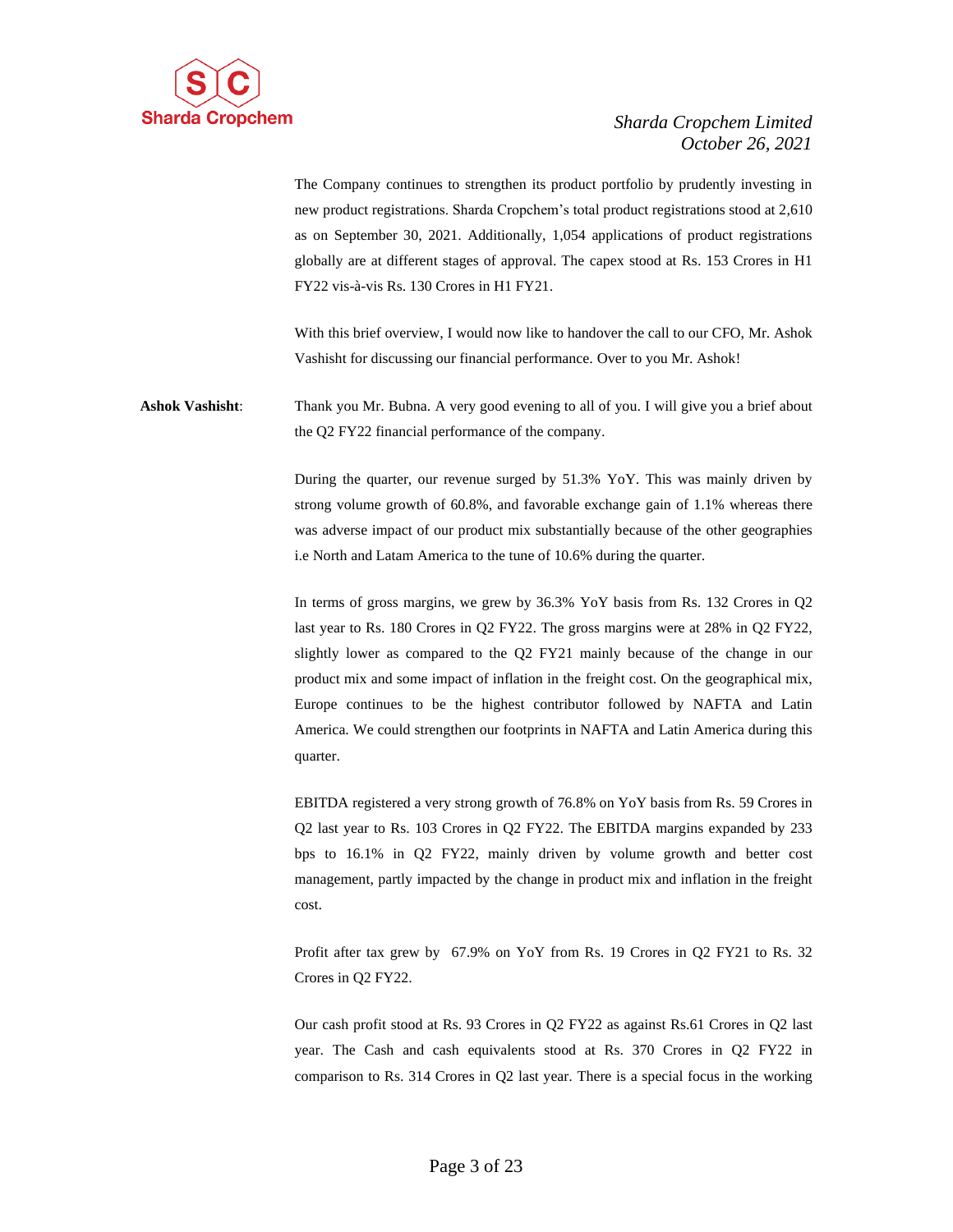

capital management so that working capital days have improved to 86 days as at September 30, 2021 in comparison to 98 days as at September 30, 2020.

With this, we open the floor for your specific questions. Thank you.

**Moderator**: Thank you very much Sir. Ladies and gentlemen, we will now begin the question-andanswer session. We have a first question from the line of Bharat Gupta from Edelweiss Securities. Please go ahead.

- **Bharat Gupta**: Good morning. Congratulations on a good set of numbers. Sir my question pertains to the China front. So, what has been leading, there has been power crisis issue and is the facility impacting the overall agrochemical industry. So, just wanted to get a sense because our business is primarily driven from China, how secure are we in terms of procuring the finished products and what is kind of our inventory positions are we holding with respect to the coming quarter?
- **Ramprakash V. Bubna**: Mr. Bharat, we have been doing fairly well in this financial year. China's situation has been alarming for many months, but somehow we have been able to sell through very comfortably. It is a true fact that the situation in China is not normal. The government has become very conscious about pollution control and the upcoming Olympics in February 2022. They are taking many strong measures to control pollution like stoppage of mining of yellow phosphorus and controlling the waste disposals by the industries, both air as well as water pollution. Another serious impact is the shortage of coal supply in China which is impacting electricity generation. The electric supply has also been curtailed for the industries by giving more preference to the residential consumer than industries. This will affect everybody, you have rightly said that we are mainly dependent upon our procurement from China but I want to tell you, Sir, China has become a factory to the world and everybody is directly or indirectly dependent upon China, if not the finished products, the semi products or the basic raw materials. Even multinational companies across the globe are dependent on China. So, our impact will not be very much out of the two compared to the rest of the players in the field.
- **Bharat Gupta**: Sir, in terms of the inventory which we would be having primarily just wanted to get a sense because Q4 is one of the heaviest quarters for us so in terms of whatever supplies which we are having, are they good enough to meet the rise in demand which we are seeing from the European markets or to the North American markets?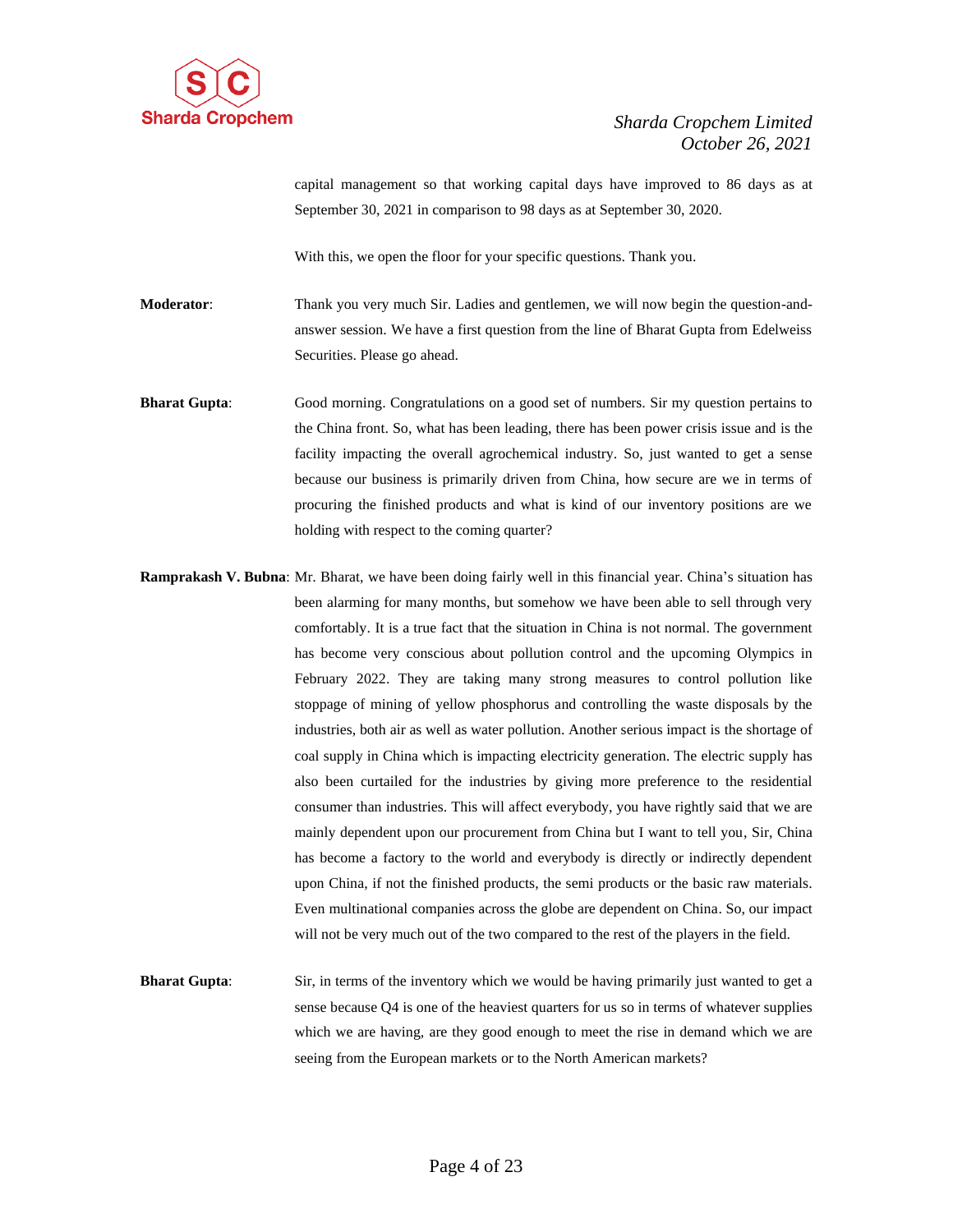

- **Ramprakash V. Bubna**: Mr. Bharat this is the period when we build up the inventory. We do not carry on the inventory for the complete year. We are finding some constraints in getting the shipments because of the lack of production and other things but as on date the level of inventory that we are holding is slightly better than what we were holding last year. Of course, the businesses start coming up during this period of time, but our customers are also very careful because the prices have gone up and they are not used to buying at higher prices. So, I would say that so far, our business is moving normally not a very serious impact including the inventory levels.
- **Bharat Gupta:** Sir, if we look on the pricing front, so definitely there has been some sort of an impact due to the change in the product mix but going like what you have also been said in the opening remarks that there has been some issue in terms of the raw material side. So definitely there would have been some sort of an increase in the overall raw material prices. So, are you heavily taking up full price impact on the same or industry is still registering enough to pass on the increase in the raw material prices for the end products?
- **Ramprakash V. Bubna**: No, Sir. The inventories have not much to do with the prices. It has gone up and the consumers are showing some resistance, but at the end, they do come around and absorb fairly good part of the increase in the prices.
- **Bharat Gupta:** Have we taken prices increase or have we passed on the price increase in our raw materials to the end customers?
- **Ramprakash V. Bubna**: We do that for every transaction. As you may be knowing about our business, we do not have any long-term contracts neither with our suppliers nor with our customers. Most of the time, every transaction has a fresh negotiation, so the prices that we are offering to our customers are by adding normal margins to our fresh prices. So, there is an increase in the prices which we are claiming from the customers and they are giving us.
- **Bharat Gupta:** Sir, just what we are seeing is that there has been some sort of pressure in our margins here it is gross margins have come back to a 28% kind of a range so going forward do you expect it to change in the coming quarters or there can be some sort of an improvement if we have taken some pricing increase for the coming month as such?
- **Ramprakash V. Bubna**: See Mr. Bharat, presently the margins are under stress and pressure. Going forward, I would feel that a similar situation will continue unless China becomes all of a sudden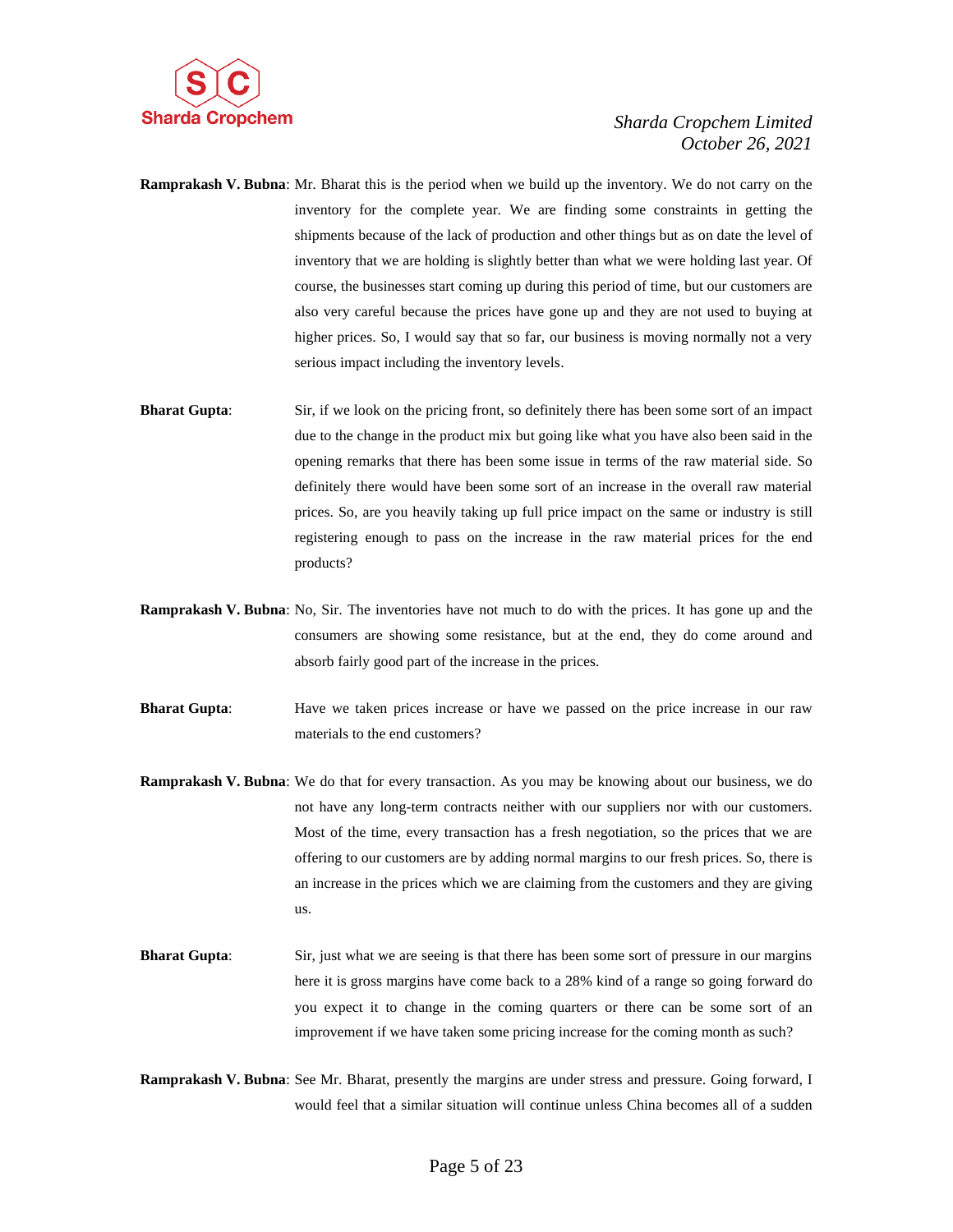

very open and they start increasing the productions and dispatches in a full swing. Till then it is going to be a little cautious game and we are prepared for it.

**Bharat Gupta**: Sir, just a bookkeeping question. Our other expenses as a percentage of sales have declined despite a spurt in the logistic cost around the globe. So, what is the key reason for the same?

**Ramprakash V. Bubna**: Can you repeat this question, please?

- **Bharat Gupta:** I was just asking if you look at our other expenses as a percentage of sales so that has declined a bit. I was just asking that there has been a spurt in the logistic cost so what has been the key reason why you have been able to maintain our other expenses on a lower side?
- **Ramprakash V. Bubna**: See, the other expenses are not impacted by the availability of raw materials of selling prices. They are more or less at the fixed level, but because the price levels are increasing. So proportionately they appear to be subdued, but this is the related equation. Our other expenses are fairly at the same level as last year.
- **Bharat Gupta**: So there has not been any material impact on the logistic front like the freight cost which has increased a bit so that has not impacted us.
- **Ramprakash V. Bubna**: The logistics cost is a totally different game. It is nothing to do with our other expenses. This logistics is a direct expenditure and there is a substantial increase in the cost of freight, sea freight as well as air freight and I do not think that the other expenses are connected with the logistics.
- **Bharat Gupta:** So that has been a part of the cost of goods sold or it is taken separately?

**Ramprakash V. Bubna**: It is taken as the cost of goods sold.

**Bharat Gupta:** Sir, last question on the guidance front. Definitely we have driven out and we have even delivered of 50% kind of a growth in H1 FY22 and you were earlier maintaining a conservative target of delivering a 15% to 18% growth for the full year. So, now can we expect that there will be some like from the conservative and you want to increase the guidance on the sales front for the coming second half?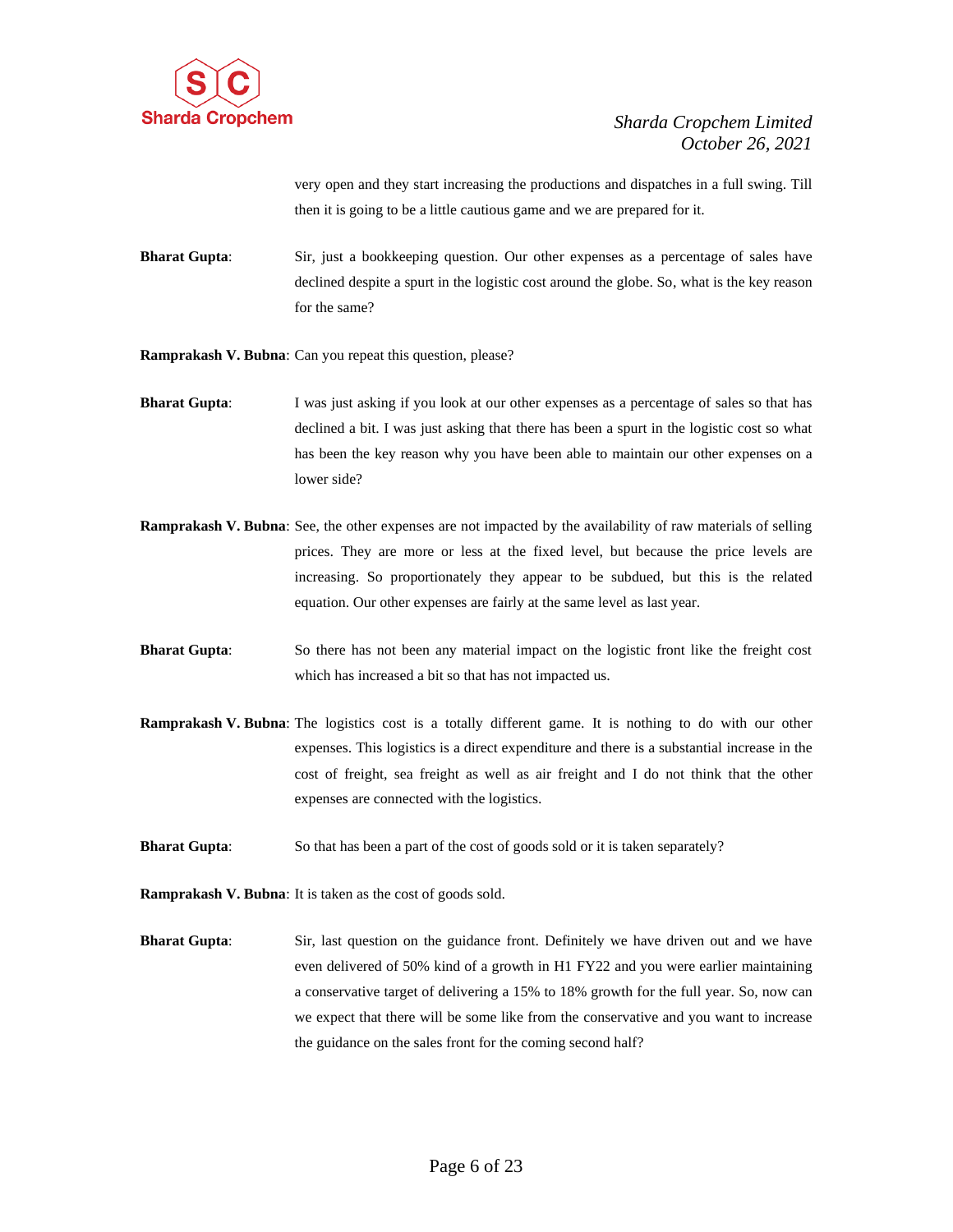

- **Ramprakash V. Bubna**: Sir, I would prefer to be the conservative side we should be able to grow at 15% to 20%.
- **Bharat Gupta:** For the full year?
- **Ramprakash V. Bubna**: For the rest of the year.

**Bharat Gupta:** Thanks so much. I will come back in the question queue for any follow up. Thank you, Sir.

**Moderator**: Thank you. We have the next question from the line of Vishnu Kumar from Spark Capital. Please go ahead.

- **Vishnu Kumar:** Congrats on a good set of numbers. Sir, just help me understand this Sir. Normally, the first half is something that you report like say Rs. 300 Crores, 400 Crores in your European business but this time are about Rs. 250 Crores and Rs. 500 Crores during the first six months. Similarly, in your US business also you have done pretty well. Is it because of some molecules or is it because of some real pricing that you have benefited from? Normally you used to say that MNCs are not taking price hikes or is it because inventory in the system has gone down if you could just help us understand structurally or let us say there are some near-term gains we are having?
- **Ramprakash V. Bubna**: Sir, I will catch up on the second point of your suggested answer. In my opinion, the inventory in the system is getting dried down and it is not so difficult to claim a better price from the customers when our costs are going up. At the same time, I think we are still more competitive as compared to the competitors. Multinationals are also increasing their prices.
- **Vishnu Kumar:** Inventories are low in the system that is helping you drive a disproportionate growth in the first half generally this quarter or even the six months you are saying?
- **Ramprakash V. Bubna**: See in absolute terms all our inventories are higher this year compared to the last year but relatively compared to the volume it could be slightly on the lower side.
- **Vishnu Kumar:** So, this situation of low inventory that you are seeing in the market do you think this will continue to the next year given that Chinese raw materials are not available how do you see that?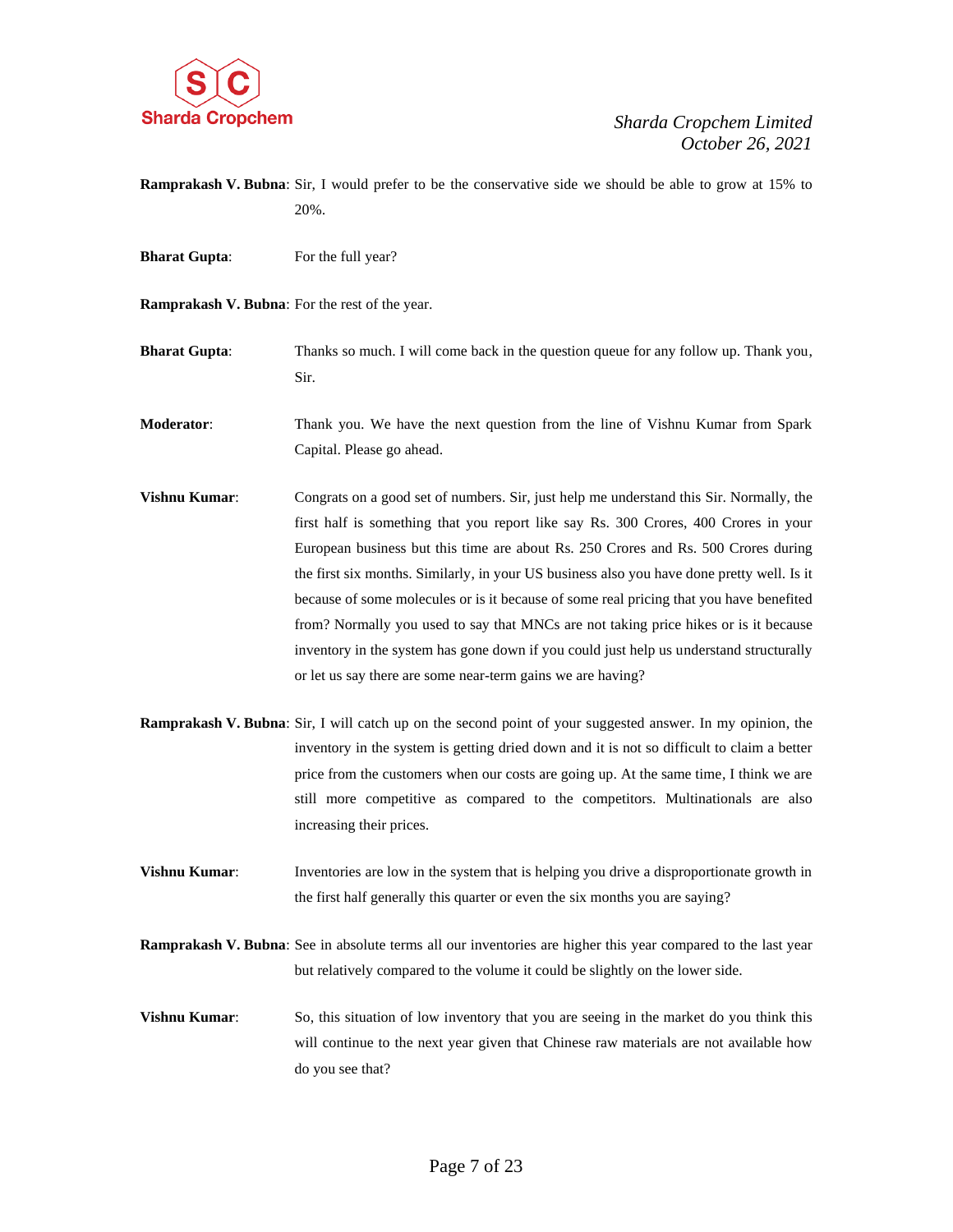

- **Ramprakash V. Bubna**: The availability is the same. The Chinese are not able to ship the goods to us as per our requirements and because of our contacts and relationship with most of the manufacturers so far, we have been able to get our supplies sufficient enough enabling us to built-up a comfortable level of inventory. These efforts and business strategies will continue.
- **Vishnu Kumar:** Sir for the fourth quarter last year, we did close to Rs. 1,100 Crores and I am sure you have good visibility as to whether you have enough material available or that is something that we go from China to US and Europe by the fourth quarter. If you could broadly tell us whether you are in a favorable position that you will be able to kind of whatever growth you think that can be done all the material is available or you will think there will be some shortfall?
- **Ramprakash V. Bubna**: I do not think we are favorably covered. The situation is tough. It is for everybody and we are a part of it. So, but even last year we had not anticipated that we will do so well in Q4. This year also we feel that we should be able to do comfortably well but not as well as Q4 last year.
- **Vishnu Kumar**: When you mean comfortably well, will still see growth by the fourth quarter or do you think it will be just about flat?
- **Ramprakash V. Bubna**: There would be growth but not as much as we had last year, as the base is very big now.
- **Vishnu Kumar:** Sir, my second question on this is that you have been highlighting that for quite some time that the MNCs have not passed on prices and now because of the low inventory situations they have taken a price hike. Now is the price hike commensurate for the technical prices that have gone up now, do you think further prices hikes are required because prices have gone up in the recent past and let us say once MNC increases the prices for generics may be prices corrects were bring it down or sustainably because it is a small product they will not bring the prices down what is your view on this? I am asking from both from a medium and a short-term perspective?
- **Ramprakash V. Bubna**: Multinational companies have a very big advantage of fat inventories. I think their inventories are also shrinking now and they are also under pressure to increase the prices because they are paying higher prices for their sourcing. So, I think this situation also helps us to compete better in the market.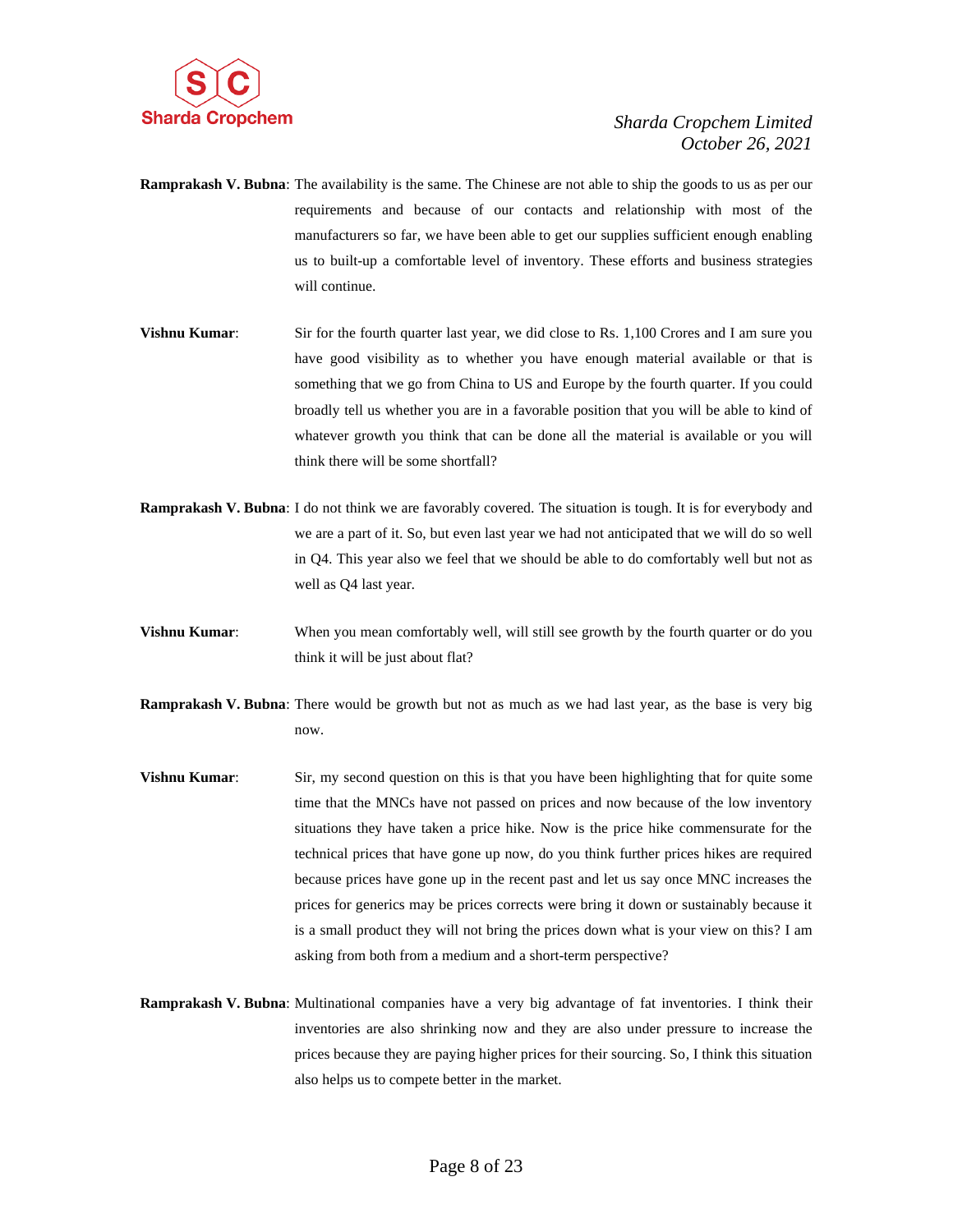

- **Vishnu Kumar:** If the prices because for them these products are not big and you have highlighted that in the past if they take the price hikes it is more or less those prices can kind of hold on to so if prices come down do you think they will hold onto the prices because this is not a very big portfolio for them which could be a sustainable benefit for us that is the point I am trying to understand. Let us say one year from now when the prices come down again will they drop the prices or they will not drop the prices if the material prices come down?
- **Ramprakash V. Bubna**: You think I am the right person to comment on how the multinational will behave in some imaginary situations. We can only predict. We can only make a guess and there is no reason, so they do not react so quickly to the fluctuations if the raw material prices are procurement prices. I have a feeling that this year there have been quick enough because their inventory levels are on the lower side. What will happen with the prices come down I am not the right person to comment if they may or may not.
- **Vishnu Kumar:** In your US market are we introducing any new molecule that has given us some disproportionate benefit any specific molecules that we can say or any product, any particular categories that has done well for us in the last one year or so the US and Europe any particular category?
- **Ramprakash V. Bubna**: We have been getting more registrations and product approvals. Our portfolio is enlarging and that is helping us to increase the volume.
- **Vishnu Kumar:** Sir, any rough idea you can give us let us say the local distributors have gone up x% more states, more touch points, anything that you can say that since last two years it is now better something for us to get a more of a grip on?
- **Ramprakash V. Bubna**: Our customer base is also increasing in the US. With the increase in portfolio, the acceptability of our products is increasing, the recognition of Sharda Cropchem is increasing and we are finding it easier to introduce our products in the market.
- **Vishnu Kumar:** In customers how many distributors would probably we be having there I mean last two years to now?
- **Ramprakash V. Bubna**: I do not have the figure readily available but the number of customers, maybe about 20%, 25% more compared to last year in the United States market.
- **Vishnu Kumar:** I will get back in the queue. Thank you.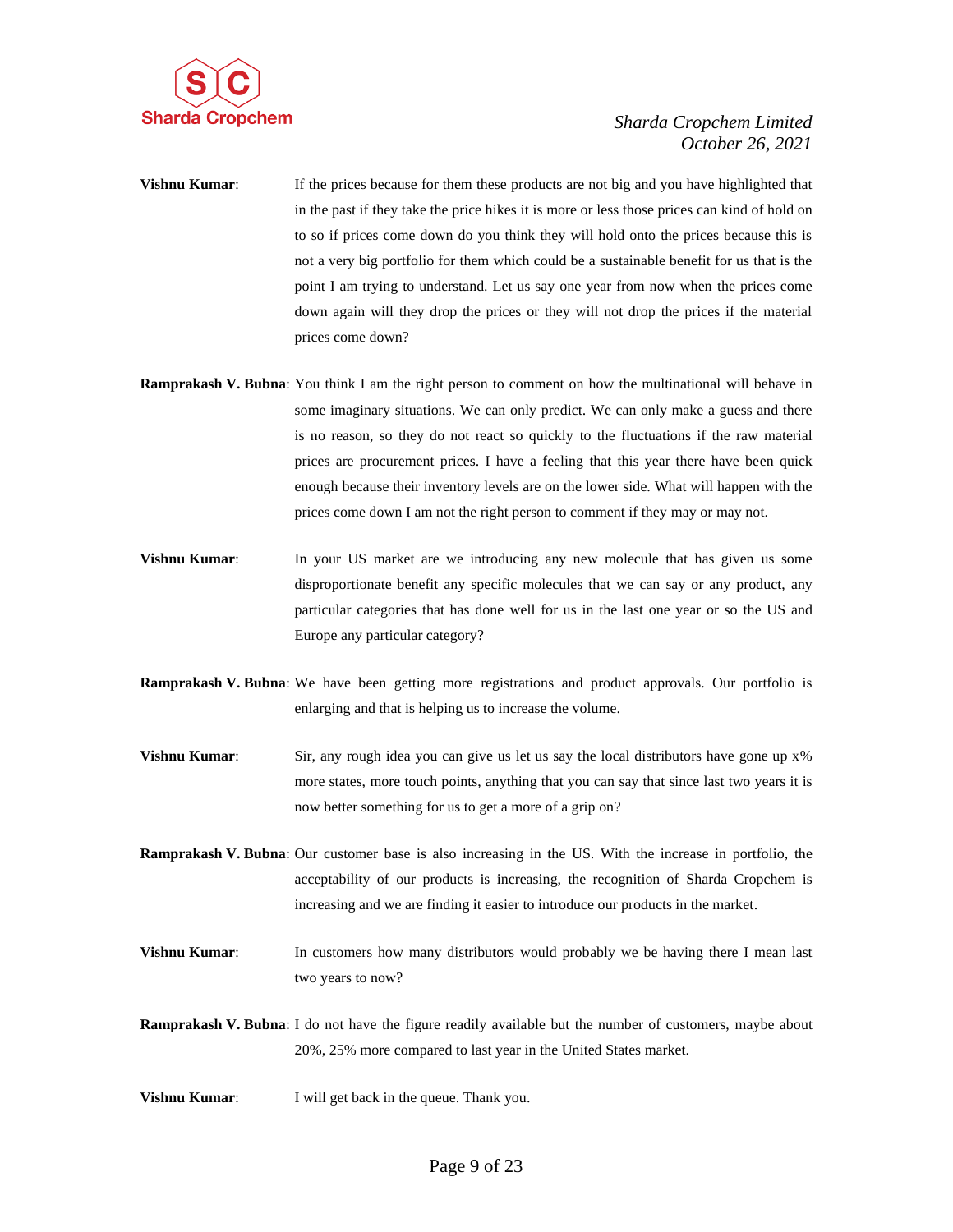

| Moderator:             | Thank you. We have the next question from the line of Chetan Thakkar from ASK                                    |  |  |
|------------------------|------------------------------------------------------------------------------------------------------------------|--|--|
|                        | Investment Managers. Please go ahead.                                                                            |  |  |
|                        |                                                                                                                  |  |  |
| <b>Chetan Thakkar:</b> | Good evening, Sir. I just wanted the volume numbers by region?                                                   |  |  |
|                        |                                                                                                                  |  |  |
|                        | <b>Ramprakash V. Bubna:</b> For Q2 in Europe the volume is 3.61 million, NAFTA it is 2.74 million, Latin America |  |  |
|                        | is 1.46 million, Rest of the World is 1.10 million. Total 8.91 million as compared to                            |  |  |
|                        | 5.54 million in Q2 FY21. So in terms of volume we have grown by 60.9% in Q2 FY22                                 |  |  |
|                        | as compared to Q2 FY21.                                                                                          |  |  |
|                        |                                                                                                                  |  |  |
| <b>Chetan Thakkar:</b> | This is very helpful. Thank you so much and all the best and wishing you a very happy                            |  |  |
|                        | Diwali. Thank you so much.                                                                                       |  |  |
|                        |                                                                                                                  |  |  |
| <b>Moderator:</b>      | Thank you, Sir. We have the next question from the line of Dhruv from HDFC AMC.                                  |  |  |
|                        | Please go ahead.                                                                                                 |  |  |
|                        |                                                                                                                  |  |  |
| Dhruv:                 | Thank you. Sir one question was in the previous call earlier you had mentioned about                             |  |  |
|                        | there is some pre-stocking that also you are seeing at least for the last three, six months                      |  |  |
|                        | or nine odd months. Sir, where are we now in the pre-stocking cycle?                                             |  |  |
|                        |                                                                                                                  |  |  |
|                        |                                                                                                                  |  |  |
|                        | Ramprakash V. Bubna: You mean pre-season stocking?                                                               |  |  |
|                        |                                                                                                                  |  |  |
| Dhruv:                 | Yes Sir.                                                                                                         |  |  |
|                        |                                                                                                                  |  |  |
|                        | <b>Ramprakash V. Bubna:</b> I do not know whether I have mentioned but we do not have the strategy of hedging    |  |  |
|                        | very big stress on the pre-season stocking.                                                                      |  |  |
|                        |                                                                                                                  |  |  |
| Dhruv:                 | Not you Sir, but your customers are stocking ahead of the time because of the freight                            |  |  |
|                        | issue or non-availability issue that way?                                                                        |  |  |
|                        | <b>Ramprakash V. Bubna:</b> Sir, I think the customers are also not doing the pre-stocking because they are very |  |  |
|                        | much uncomfortable with the increase in the freight cost and total increase in the cost.                         |  |  |
|                        | In some of the products, the prices that they are paying us, is almost 80% to 90% more                           |  |  |
|                        | compared to the same products last year? So, they are also not very comfortable and                              |  |  |
|                        | happy to stock basis that the prices are already very high.                                                      |  |  |
|                        |                                                                                                                  |  |  |
| Dhruv:                 | There is not much stocking that has happened in the last quarter.                                                |  |  |
|                        |                                                                                                                  |  |  |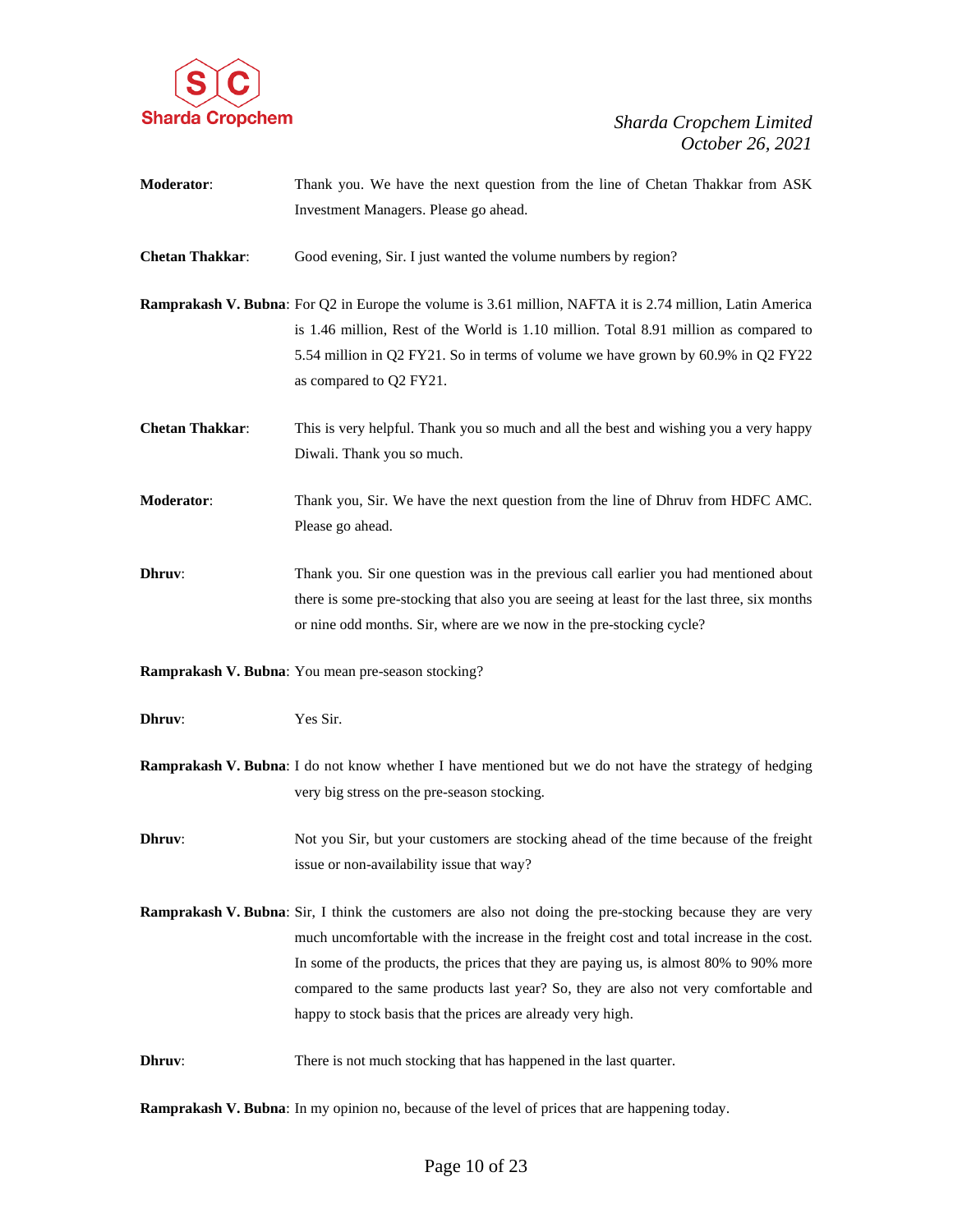

| Dhruv: | Sir in that context the growth that we have including the volume growth if you can                                                                                    |
|--------|-----------------------------------------------------------------------------------------------------------------------------------------------------------------------|
|        | help us understand what is driving this growth?                                                                                                                       |
|        | <b>Ramprakash V. Bubna:</b> As I mentioned in my previous statements this is probably because of the drying of the<br>inventories with the competition and our peers. |

**Dhruv:** We are able to source the material much better than the competition and hence they are seeking to buy it from us.

**Ramprakash V. Bubna**: Probably yes.

**Dhruv:** Sir, do you look at it in this way say for example how much of the sales growth over a two year basis or a three year basis has come because of new product registration? Do you have that kind of data, say for example this year you have grown 51% how much of this growth is coming from new registrations that you have got say three years back so three years back you got this registration and today we tell this is an x percentage of your total sales. So, just trying to understand how much is driven by new sales, new product sales?

**Ramprakash V. Bubna**: Yes, I will ask Mr. Ashok Vashisht to reply to this.

- **Ashok Vashisht**: This is a business dynamics, what we mean is that few new products come in because of new registrations and few product goes off due to molecules ban or expiry of registrations. We can discuss more on this offline.
- **Ramprakash V. Bubna**: Sir, we have not done any detailed analysis on this front. We have been so much occupied with the normal things.
- **Dhruv:** What I am trying to understand is you have done superbly even in terms of growth in the last three, four quarters and I understand part of this is because of the people stocking it ahead because your competitors do not have but I am just trying to understand how much of this can be dissected between the normal growth that you would have anyways achieved because of new product are getting registered, new penetrations happening and how much is if there is some qualitative way we can try to dissect that?
- **Ashok Vashisht**: The major focus earlier was on Europe. Now we have been putting equal focus on NAFTA and Latin America regions as well. We have already seen growth in H1 FY22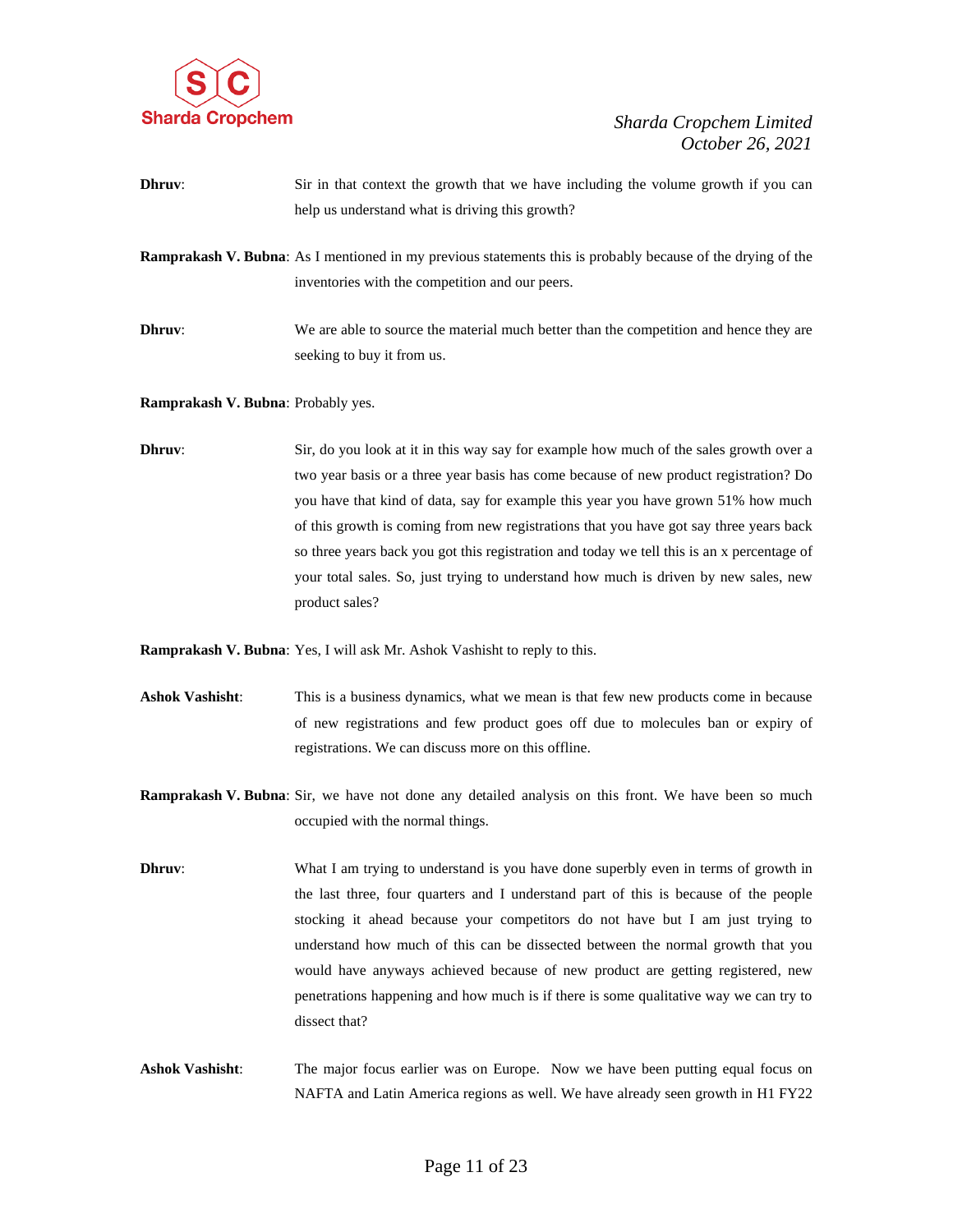

in these geographies . Europe is at the number three in terms of growth, so we are getting high growth in the NAFTA region and Latin America region.

**Dhruv:** Is this growth coming because of new registrations as such particularly I mean a large part of the growth or is it because of penetration increase I mean I understand everything but the bigger part is because of what?

**Ramprakash V. Bubna**: Mr. Dhruv, it is both penetration as well as expansion of the portfolio.

**Dhruv:** Because your portfolio was expanding for quite some time but the acceleration in growth has happened in the last three, four quarters so I was just wondering what has happened now that this growth is happening?

**Ramprakash V. Bubna**: That we have now product nimble footing.

- **Ashok Vashisht**: If you see half yearly, the Agrochemical growth in NAFTA region is 110%, Latin America is 120%; this has helping us in terms of giving this significant growth, Europe is 25% and Rest of the World is 45%. So basically, penetration of the existing portfolio and new molecules both are helping us in terms of getting the growth.
- **Dhruv:** Sir, if I understand correctly your growth will be higher in NAFTA and LATAM going forward also. Historically you used to give this GM split and in that if I understand correctly Europe would be the highest margin then followed by NAFTA and then LATAM so can there be some impact on margins as with the share of NAFTA and LATAM continues to growth in our portfolio?
- **Ramprakash V. Bubna**: Europe is continuing to be having the highest margins. The margins in NAFTA region is also improved considerably. Earlier, it was very nominal. This year it is respectable. So margins is competitively growing in NAFTA but Europe continues to be a region of best margins.
- **Dhruv:** Because just from an incremental basis if the growth is higher from NAFTA and LATAM?
- **Ramprakash V. Bubna**: I can give you a comparison. In Q2 FY21 Europe was 36.7%, which was 33.3% during Q2 FY22; NAFTA stood at 20.2% in Q2 FY21 and it is 28.3% in Q2 FY22, LATAM was 27.3% in Q2 FY21 and this year it is 15.3% and Rest of the World was 32.5% in Q2 FY21 and this year it stood at 20.7%. So, margins in LATAM and Rest of the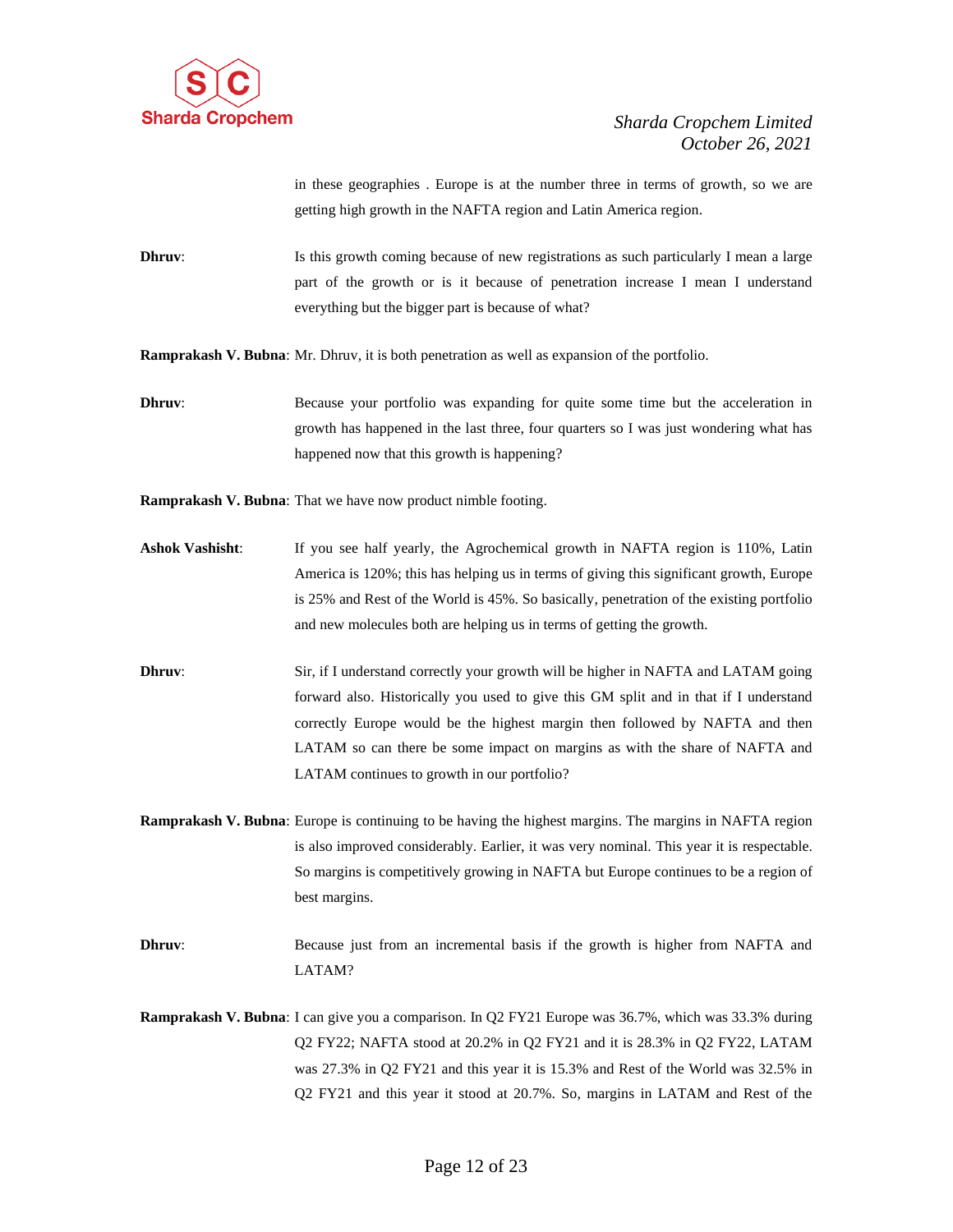

World have come down considerably. NAFTA has increased considerably and Europe has also subdued slightly. Overall, our margins have come down from 31.1% to 28%.

**Dhruv**: Sir my next question was more from an understanding of the near-term dynamics of our business. We understand quite fairly well now that the Chinese technical prices are rising because of the disruptions. Now, if I understand correctly, we do not contract either the supplier or the customer but some of the MNCs, I believe do contract their suppliers so they are costing will not probably change as much as your costing will change. So, Sir from a purely near-term perspective is this negative from the structure that we are in I understand this will all normalize say 6 months or 12 months down the line but just to understand the dynamics from a near-term perceptive?

- **Ramprakash V. Bubna**: I see that you said that I will tell you more surprising thing. Now, we are supplying to many of the multinational companies also. They do have their offices in China but I do not know why they send the inquiries to us and buy from us in spite of all these things. I have not been able to get into details but it is happening and multinationals are paying us much better margins than the normal customers.
- **Dhruv:** That is interesting. So, they source it from you rather than directly using it.
- **Ramprakash V. Bubna**: I would not say that it is the same but it is starting from more or less zero to some small numbers and which is very encouraging for us and plus shipping by air to the multinational companies from China.
- **Dhruv:** Is it possible to share what percentage of your sales will be left today?
- **Ramprakash V. Bubna**: It will be a very small percentage. Nothing significant, but a few transactions are very encouraging for us.
- **Dhruv:** Sir one last question before I join the queue, now given that the China issue that we see today I mean if you see the last four, five years it has been happening regularly some of the other events because of emission, because of some issues, production issues or something else, so how do you see this situation now in terms of your business trend are you thinking of diversifying more away from China in your sourcing to probably more of India are just to get your sales better or how are you looking at this situation?

**Ramprakash V. Bubna**: Mr. Dhruv that situation has not come to this level so far. Even today China happens to be the most reliable and most economical source. There could be some small sources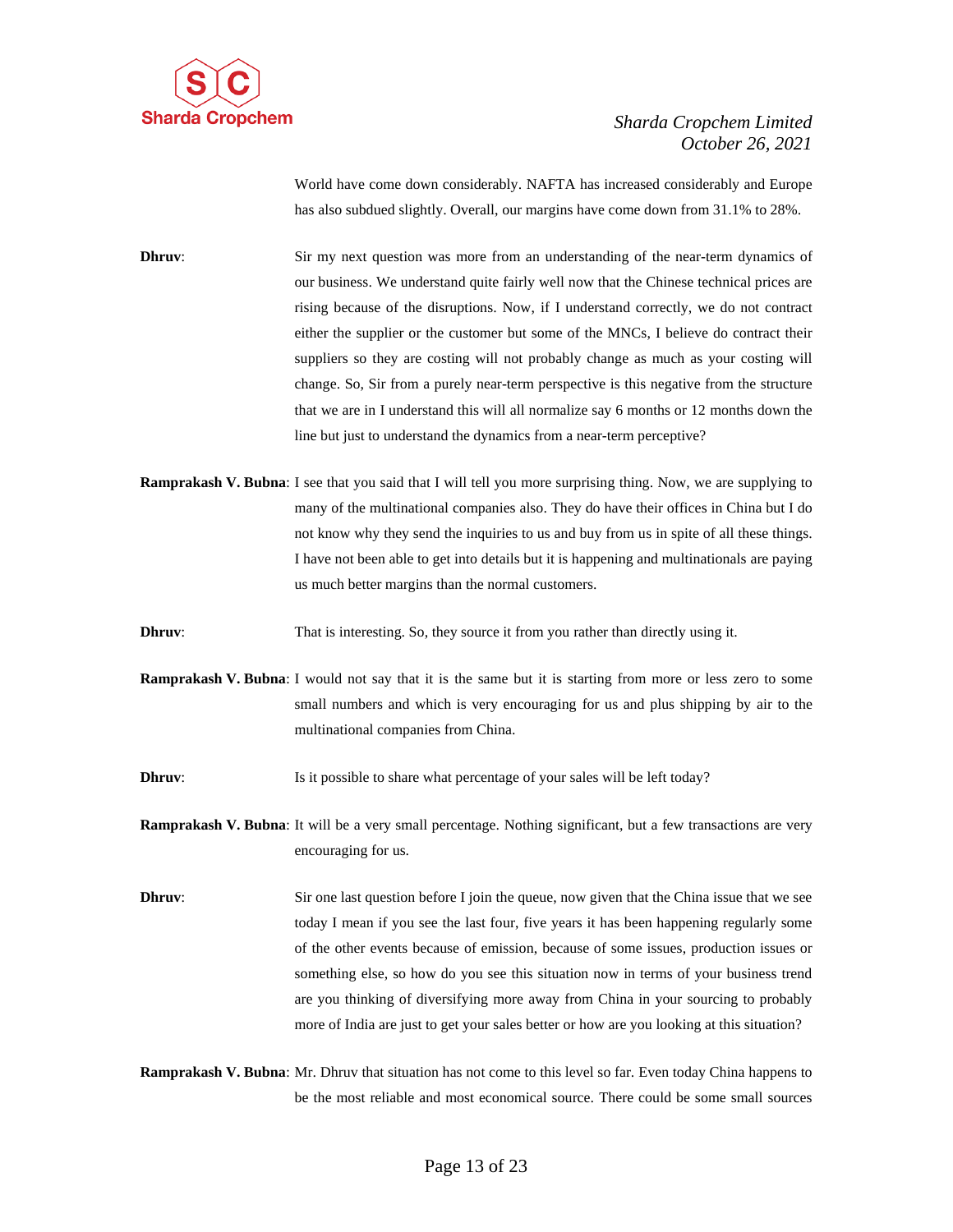

all over available in India but again the Indian suppliers are also dependent upon China for the basic raw materials and Indian suppliers also try to keep pace with the Chinese it is not that if the Chinese are expensive and Indians will be cheaper. Indians will also come with a lot of to take advantage of the situation. So far, our presence is still with China unless we do not have availability of a particular product and it is available in India.

- **Dhruv:** Sir I understand it is fair that they will also price it to China level but at least the volumes will be available so are you will be looking at that way because from just for example in the current situation China is not even able to supply volumes irrespective of the price that way that is what I was coming to?
- **Ramprakash V. Bubna**: Sir in terms of volumes Indians are not very large volume manufacturers and suppliers. The volume of Chinese factories I mean all the Indian suppliers put together will not go for the 25% to 30% of Chinese production.
- **Dhruv:** Great Sir. Thank you so much.
- **Moderator**: Thank you. We have next question from the line of Resham Jain from DSP Investment Managers. Please go ahead.
- **Resham Jain**: Good evening. Sir I have just a question on the growth part because you mentioned that the full year growth looks like 15% to 20% only and if I take that it seems that the second half could be flat and also whatever you have said in your commentary given the price increases and significantly lower inventory at the retailer level it seems that the full year number 15%, 20% seems to be significantly conservative?
- **Ramprakash V. Bubna**: Resham bhai, I think I have not been able to explain myself or you have not understood me properly. I said that for the rest of the year, I am not increasing my expectations to more than 15% to 20% it may happen. That does not mean the full year this is although the second half that I am talking about and today we are almost end of October month so even October month for us has been much better than the October last year. It is only five months left, so five months I mean in the first 12 months you achieve more than around 15% growth I am not so optimistic to maintain the same pace in the next five months, the next five months will do 15% to 20%, it may happen more on conservative basis basically what we have even take.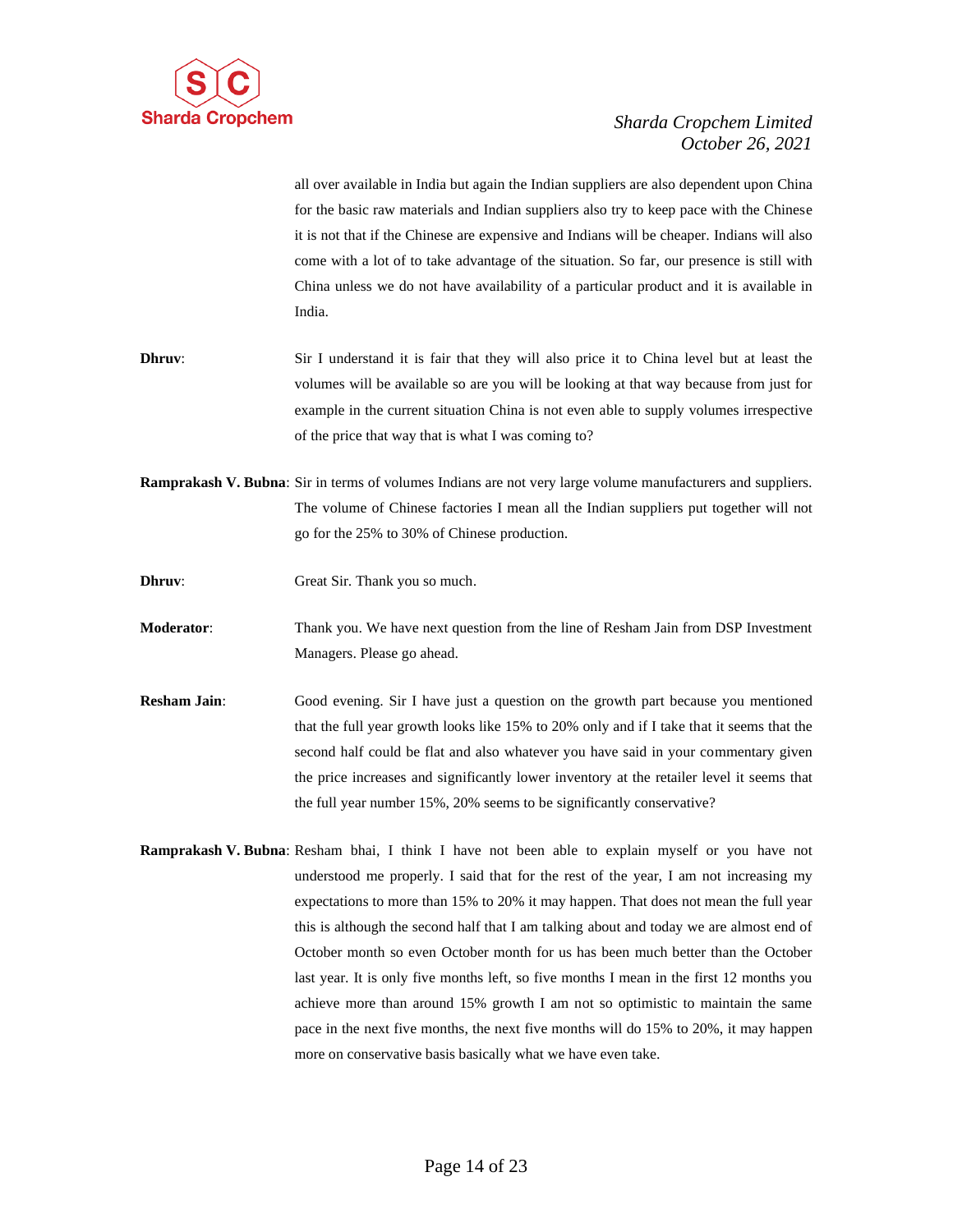

- **Resham Jain:** I understood it incorrectly, got it right. Thank you. Sir the second question is on depreciation, is that run rate which you are, or will you be able to guide for the rest of the year and going forward in terms of capex also what will be your capex for this year and for next year?
- **Ramprakash V. Bubna**: As we see up till September 30, our capex has been higher compared to last year for six months end and this capex is going to increase at the same pace so our capex at the end of March 2022 will be higher by about maybe Rs. 40 to Rs 50 Crores last year. We may incur a capex of Rs 250 - 300 Crores.
- **Resham Jain:** Sir lastly in terms of we have this line item which comes sometimes the impairment of some of the intangible assets. Is there anything which has come during the first half this year and anything which you are expecting in the second half?
- **Ramprakash V. Bubna**: I think Ashok Ji will be able to reply to this question. But this impairment will be some part of the total capex.
- **Ashok Vashisht**: During the Q2 FY22 the impairment is Rs. 87 Lakh and half year is Rs. 4.4 Crores and last year comparatively Q2 goes to Rs. 1.92 Crores and half year last year was Rs. 2.96 Crores. We are sourcing significant impairment in the second half but just there only we will be because every quarter we do have impairment exercise so whatever has we impaired that has been there as per the Ind-AS.
- **Resham Jain**: Got it, Sir. All the best Sir. Thank you.
- **Moderator**: Thank you. We have the next question from the line of Sonal Minhas from Prescient Capital. Please go ahead.
- **Sonal Minhas**: I have two questions. One was on the longer-term margin outlook for the NAFTA region. I am assuming, as we are gaining scale with double your topline in the region and I think you have just spoke about the NAFTA margins going up from 22% to 28% H1 to H1 just want to understand like if we zoom out one year, two years and compare you to your competition there. Do you see these margins converting to 30%, 32% or which is what is typically the margin profile for that particular region and the second question is you have spoken about Europe, being the better margin profile business? If we were to again look at Europe from a two, three year perspective do you see these margins recovering in Europe?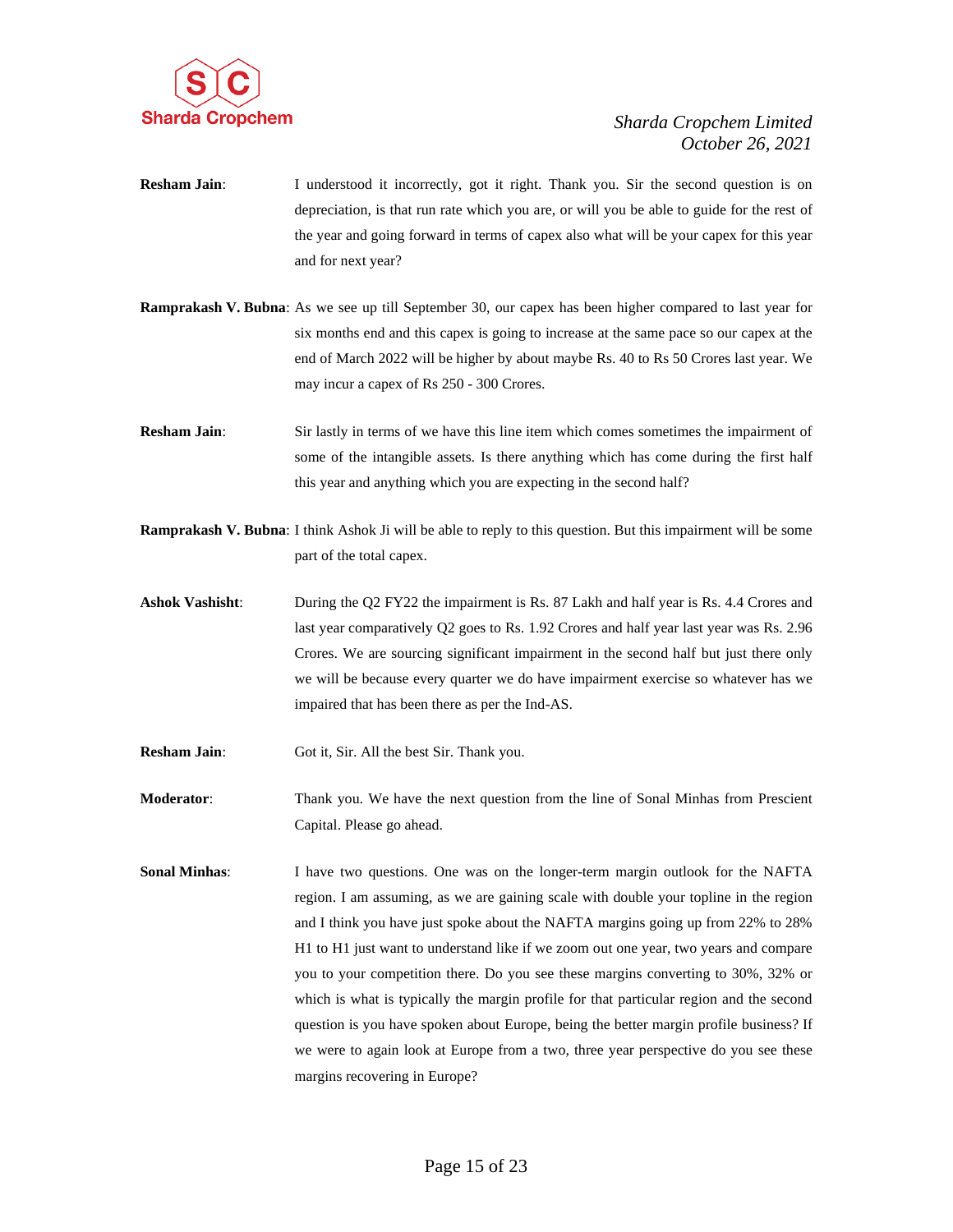

- **Ramprakash V. Bubna**: Sir, I do see margins recovering in Europe and as far as the NAFTA region is concerned we have been able to understand the market better so and we feel that we will be able to maintain or improve the margins also in the NAFTA region.
- **Sonal Minhas:** Sir second question just want to understand the success metrics of your filings in each geographies. Just want to understand how do you qualify filing in some molecule or let us say a product success and what gets defined basically so is there like internal metrics of return on capital or let us say expectation of so much topline and so much time for products to be successful or the product to be retired. Just want to understand how do you work because this is kind of a treadmill and would be as you increase your capex it is important to understand the capital allocation discipline around this exercise. So just if you can help us a little bit with that that will be helpful to understand this?
- **Ramprakash V. Bubna**: Mr. Sonal we do not do so much of analysis from the feasibility front or return on capital because the final prices that we will get from the market or we will sell at are never defined that whenever fixed. Normally, as we are generic players entering that market, the prices start going down. Multinationals also in order to maintain their share sometimes they also start reducing the prices to maintain their share, so these things are not very firm. It is difficult to calculate the return on income, initially we mentioned the products are very attractive and lucrative. All we go and select the product after getting a feedback from our customers or distributors and the market as to which product has better future and which will have a longer life in the market. We also see the product is available in China and whether the quality is maintainable in China and if we have these factors then we take a plunge into the product.
- **Sonal Minhas**: I understand that. Assuming all your products have basic assumptions as they are available in China is there a sustainable quality which you can meet and this is a follow on, on what I am just asking that and you would not be the only generic player in the market I am assuming will be more rule enter, price erosion will happen so if you see product margins deteriorating over let us say one year, two years, three years is there a cutoff point in this where you say I cannot do this business because margin erosion can be factored in roughly but it cannot be exact so where do you say that I will not sell this product going further I just want to understand that?

**Ramprakash V. Bubna**: No, we have not come across any situation where we find that the product is not giving us any margin or discouraging margin. To understand initially when we introduce a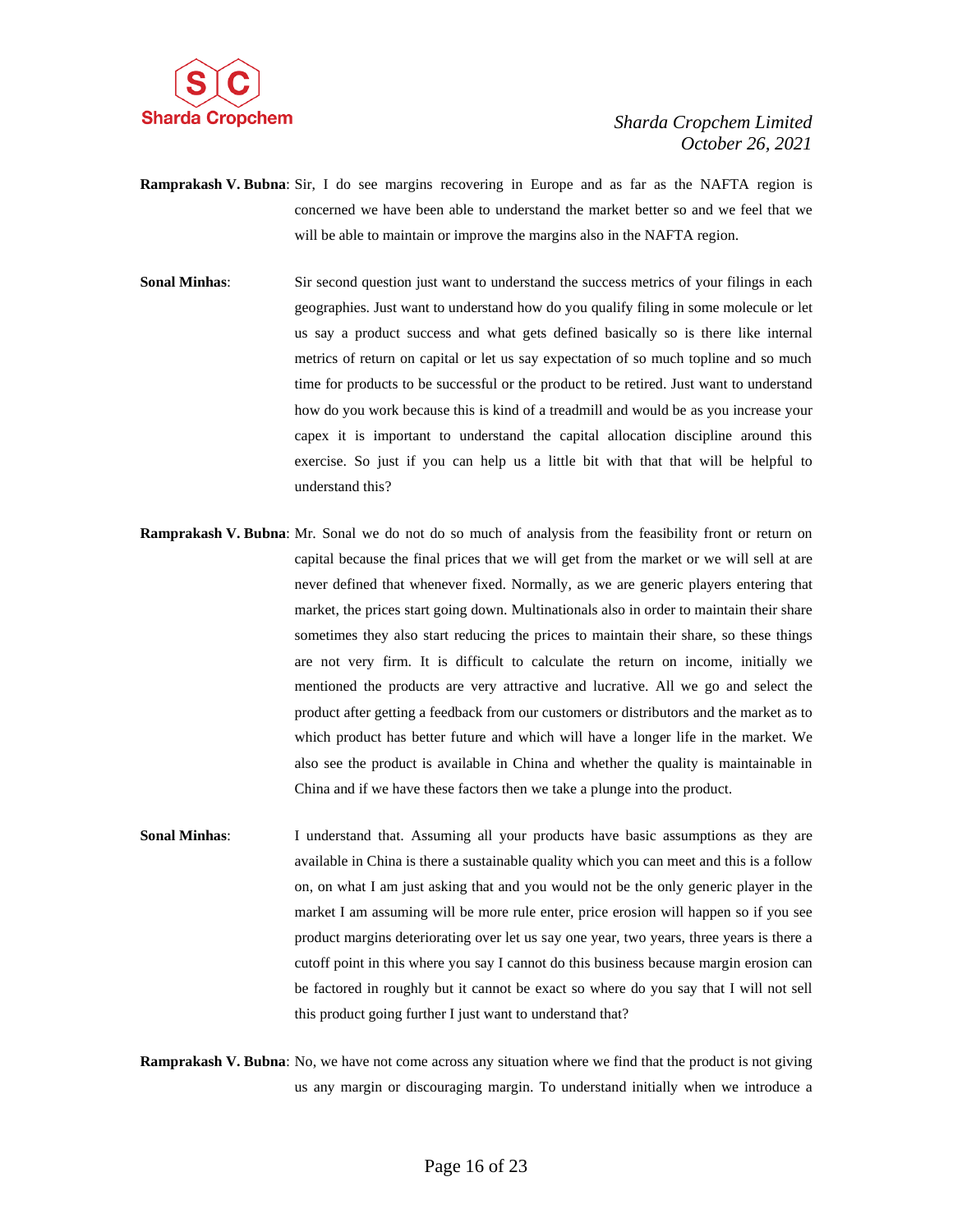

product probably, we are the second or third generic and another thing I wanted to let you know that there are not many generics who are competing with us in this market. They can be counted on fingertips and on that front. we are not so much worried and every generic, which comes from a limited number every generic has a comfortable place in the market to introduce their products and sell their products.

- **Sonal Minhas**: Sir if I am an analyst who is trying to understand your business from outside from the margin front, if you enter geography do I see that your margins you model let us say x margins these margins will squeeze down as the competition intensify others also reduce their pricing and then overtime the discipline with whatever market share stabilizing the margins tend to expand a little bit so it is kind of a U curve on margin with maturity coming, your maturity coming in that particular market is that how I should model it or mentally align it to understand the business?
- **Ramprakash V. Bubna**: Mr. Sonal please understand that the process of registrations requires a lot of patience and a heavy amount of capital and a lot of time. These three factors reduce the competition very considerably. Most of businessmen want to invest in tangible assets which they feel are very secure and easily they can get all profit by selling them out. The risk involved in the intangible asset registrations is very high and uncertainty of getting any value if they want to get out and this gives us very good room. We have got used to this kind of investments and we are seeing the fruits of this kind of investments this many people do not know so the manufacturers should be the right people to enter into the market with registrations but when we buy something from them we sell at the handsome market but still it does not attract them into this business.
- **Sonal Minhas:** Sir, do not get me wrong I am just trying to understand the business from a margin perspective over a three, five year period especially your geographies where you have entered so that is why I was trying to ask?
- **Ramprakash V. Bubna**: Our rough estimate is that the return on investment in this new registrations you can recover over a period of one to three years.
- **Sonal Minhas**: Got it Sir. This helps thanks a lot Sir.
- **Moderator**: Thank you. We have the next question from the line of Chirag from ASSPL. Please go ahead.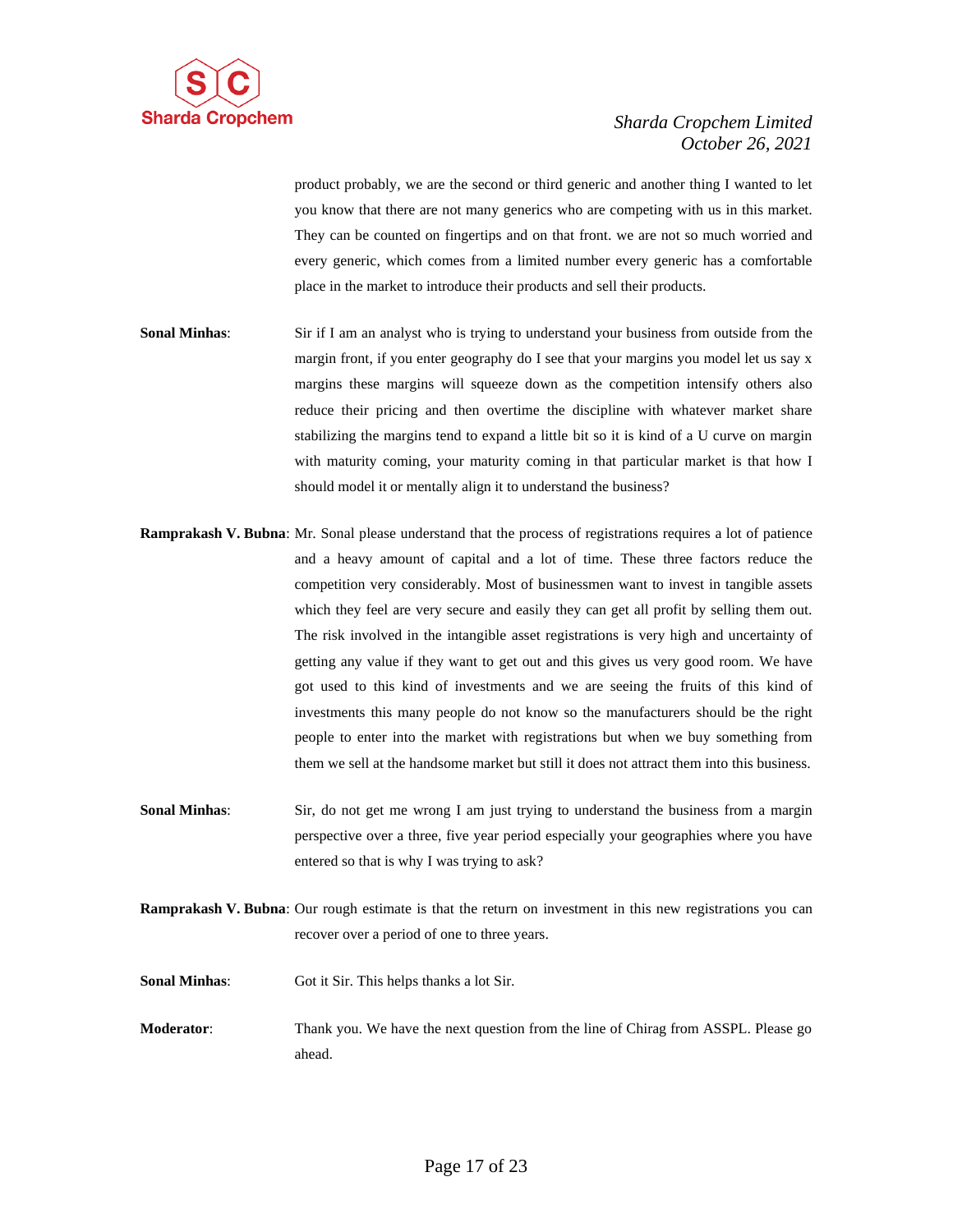

**Chirag**: Sir, I am tracking your company since the last few years. I just want to understand that how you are different from the other agrochemicals and for the side business also we are mostly backend driven and we outsource our manufacturing is my understanding correct Sir?

**Ramprakash V. Bubna**: Sir the biggest difference between us and other players is that most of the players start first was the manufacturing and then go to the marketing. We do not have any manufacturing we straightaway introduce ourselves into the market. We continue to do that and we find it very lucrative and attractive. We also source 100% market manufacturing then particularly these agrochemical products or most of the agricultural products are seasonal products. On the offseason, the manufacturers find it very painful to keep their plant running or either to build up the inventories for selling it at a very attractive prices. We are not affected by these adversities of these minus points of the manufacturers, we are very nimble-footed. If for some reason in some season we find that a particular product is an abundance and the prices are dropping down, moving little margins we do not deal in that product for that particular season or that period. A manufacturer does not have that choice. You understand that this is the big difference most of them are, there is hardly anybody I think you have a unique business model in India and no other company in the world who is not doing any manufacturing. There are some companies which have similar business models that maybe manufacturing 20% to 30% of their market. We have zero manufacturing compared to what we market and we do not find it very interesting to go into manufacturing because fortunately whenever there is a good product there are good margins there are many manufacturers which come up at very short notice that helps us to sort of derisk our business.

**Chirag:** So, for the product development we do in-house R&D or is that also we outsource?

**Ramprakash V. Bubna**: We outsource the R&D also.

**Chirag:** Like most of the manufacturers do in-house R&D similar to what pharma players plus they should get up on manufacturing. So, they have some patents and all with them so to portrait our business model comparison to them what extra edge we have?

**Ramprakash V. Bubna**: Sir we do not have any patents. The products that we are dealing with in the patents are held only by the multinational companies who have invested a huge amount of capital to invent this production. Our role comes only when the product goes off patenting and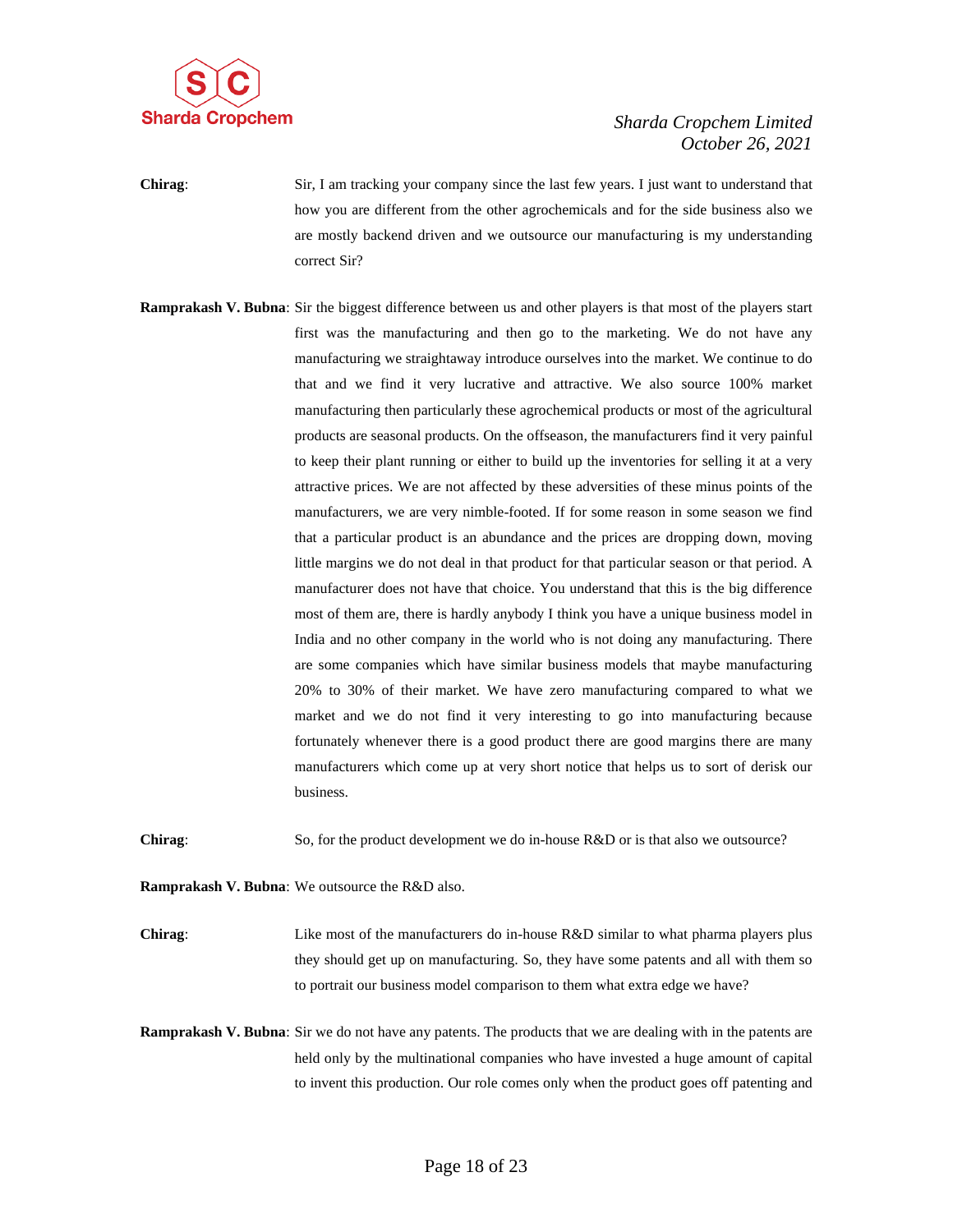

any manufacturer holding patent for their new product are only multinational companies having billions of dollars of turnover and big volume big budget.

- **Chirag:** So, we persist writes off patent right?
- **Ramprakash V. Bubna**: Pardon me.

**Chirag:** So, we persist those writes off patent which are going to expire in future or not used by MNC after a certain period of time?

**Ashok Vashisht**: I will explain to you Chirag. Actually, we are a different company as explained by Mr. Bubna, we are intangible assets driven agrochemicals company and like pharmaceutical it is controlled industry. The products cannot be sold freely. So, to enter into any country you have to register your products in that respective country. We have that capability and expertise and our cash flows allow us to register products which involves enormous capital, efforts and time. So, we get those registrations in the respective countries. A company can only sell their product if they have the license from the respective government, which is a major differentiator and entry barrier. There could be a situation - The manufacturer from whom I get my product manufactured, that manufacturer cannot sell directly in that country. So, there is a big entry barrier and it looks to be simple but it is highly dynamic complex business model. But it is highly flexible model.

**Chirag**: Thank you.

- **Moderator**: Thank you. We have next question from the line of Somaiah V from Spark Capital. Please go ahead.
- **Somaiah V:** Thank you for the opportunity. Can you just help us with the registration split across the regions which you generally use to give both from what is in pipeline and what we have?
- **Ramprakash V. Bubna**: Out of the 2,610 registrations in H1 FY22, Europe have 1,370 registrations, NAFTA has 252, LATAM has 750, and Rest of the World has 238. Additionally, we have about 1,054 registrations in the pipeline which are at different stages of the approval.

**Somaiah V:** The split for that would be?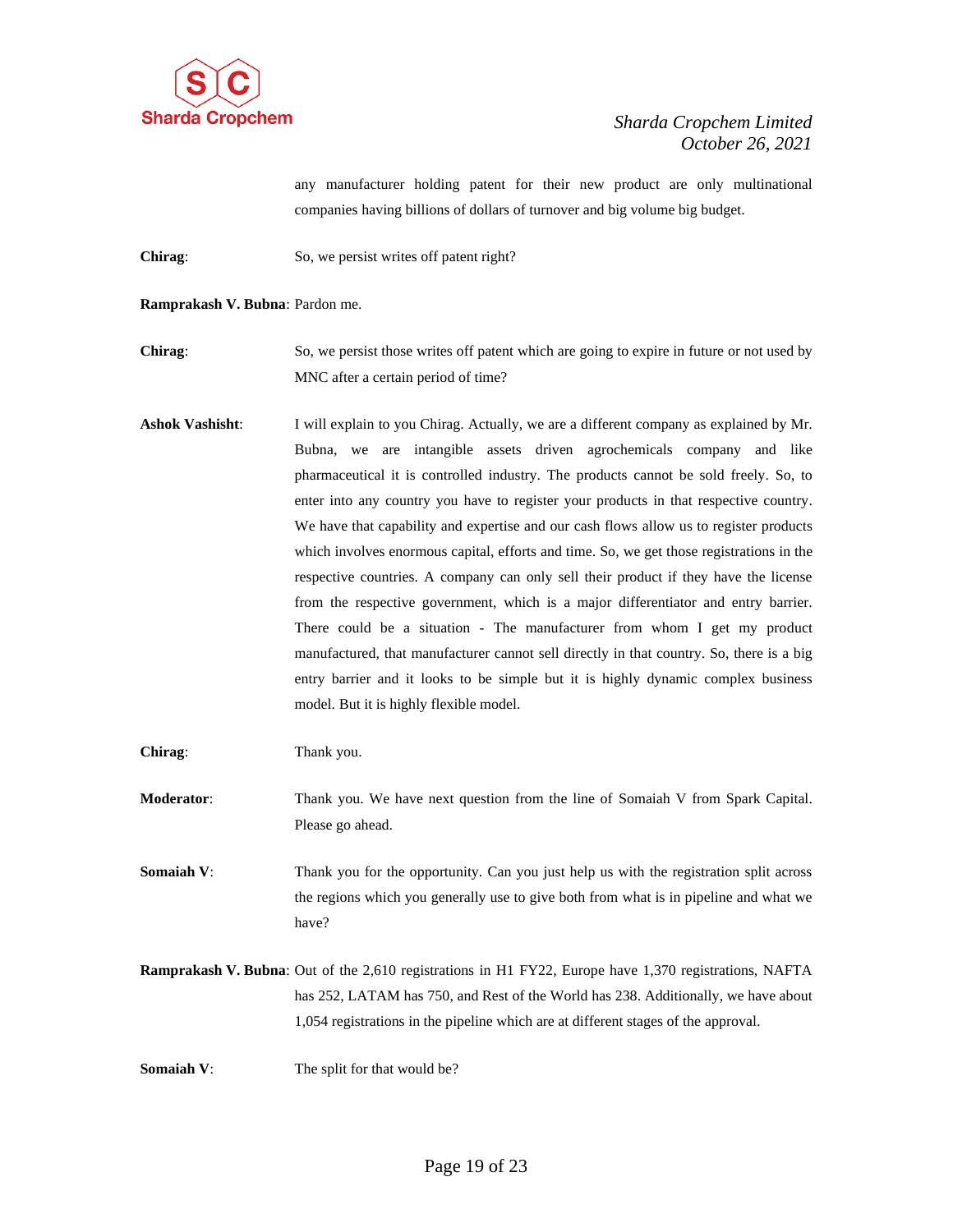

**Ramprakash V. Bubna**: Split for the registrations in pipeline.

- **Somaiah V:** The breakup of the 1,054?
- **Ramprakash V. Bubna**: Europe at 738, NAFTA at 88, LATAM at 138, Rest of the World at 90, as on H1 FY22.
- **Somaiah V:** Sir if you could also give us both volume and gross margins you have given for Q2 FY22 if you can give the same for Q1 FY22 it should be helpful.
- **Ramprakash V. Bubna**: You want Q1 FY22?
- **Somaiah V:** Previous quarter, yes sir Q1 FY22.
- **Ramprakash V. Bubna**: Sir your question was what margin?
- **Somaiah V:** Yes, both volumes and margins Sir Q1 FY22.
- **Ramprakash V. Bubna**: The volume in Q1 FY2022 was Europe 36,96,000, NAFTA 26,66,000, LATAM 15,99,000, and rest of the world 4,34,000, the total volume stands at 83,95,000 volume.
- **Somaiah V:** Got it Sir and margins.
- **Ramprakash V. Bubna**: Margin wise; Europe at 38.6%, NAFTA at 22.8%, LATAM at 17%, and rest of the world at 27.8%, total margins stand at 29.3% in Q1 FY21.
- **Somaiah V:** Just one last question from my side Sir. So, based on the volume numbers you have given for this quarter and also your total revenue growth this kind of suggest that both in LATAM and Europe there has been an impact on either price of product mix specifically on LATAM front. Can you just help us with some color on there, I mean is it you have seen a price increase in North America whereas that has not been the case in Europe or LATAM or is it purely a function of product mix?

**Ramprakash V. Bubna**: Majorly product mix. It is mainly some sort of product mix.

**Somaiah V:** From a pricing standpoint there has been an increase both in Europe and LATAM would that be a right understanding Sir.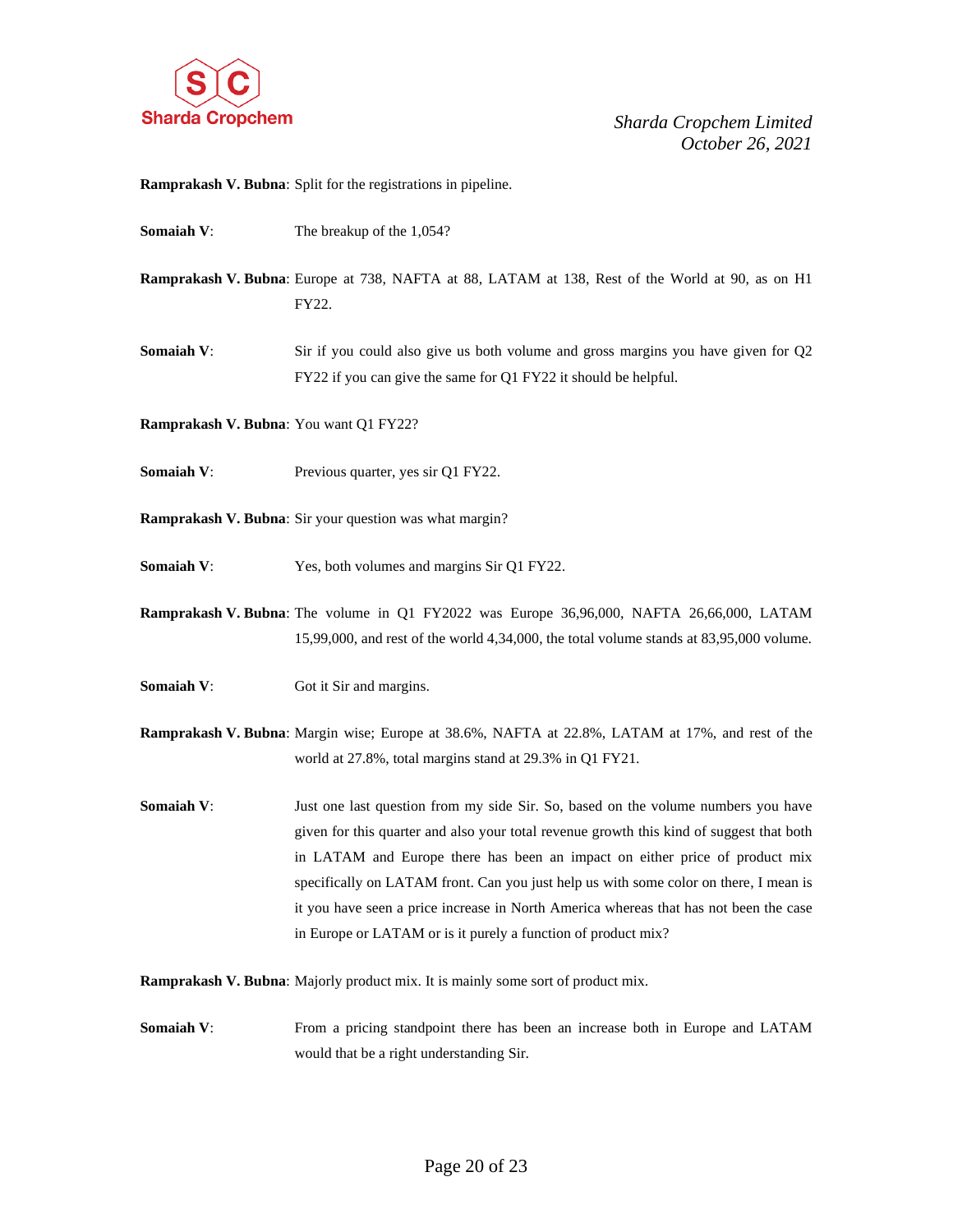

**Ashok Vashisht**: Majorly product mix and some impact of increased freight cost. The freight cost inflation has also impacted the margins a little bit. **Somaiah V:** Thank you. **Moderator**: Thank you. We have next question from the line of Dhruv from HDFC AMC. Please go ahead. **Dhruv:** Just one question in case you have this data what would be the top three technicals for you on an overall basis and if you can name them and also if you can probably share what is that as a percentage of sales in the top five or top three level it will be also similar for last year same quarter? **Ramprakash V. Bubna**: I am sorry but this is considered confidential information. I cannot share that. **Dhruv:** But broadly what could be the share of sales for top three do you say that or not even that? **Ramprakash V. Bubna**: Yes. For the H1 FY22 the top three molecule share is 24%, the top five molecules is 31% and the top ten molecules is 46%. **Dhruv:** This is first half and Sir similarly last year? **Ramprakash V. Bubna**: Last year the top three was 18%, the top five was 25% and the top ten was 40.3%. **Dhruv:** This is the first half last year and the first half current year. **Ramprakash V. Bubna**: Yes, Sir. **Dhruv:** Thank you so much Sir. **Moderator**: Thank you. We have next question from the line of Harsh Beria, an Investor. Please go ahead. **Harsh Beria:** If I look at all your agrochemical registrations and the sales that you do from the agrochemical division, I will get the sales number per registration at the same time if I look at your intangible assets in your balance sheet and I normalize it by the number of registrations I will get a proxy to registration cost that you are paying which you are putting in your intangible assets. So if I look at the difference of these two it seems that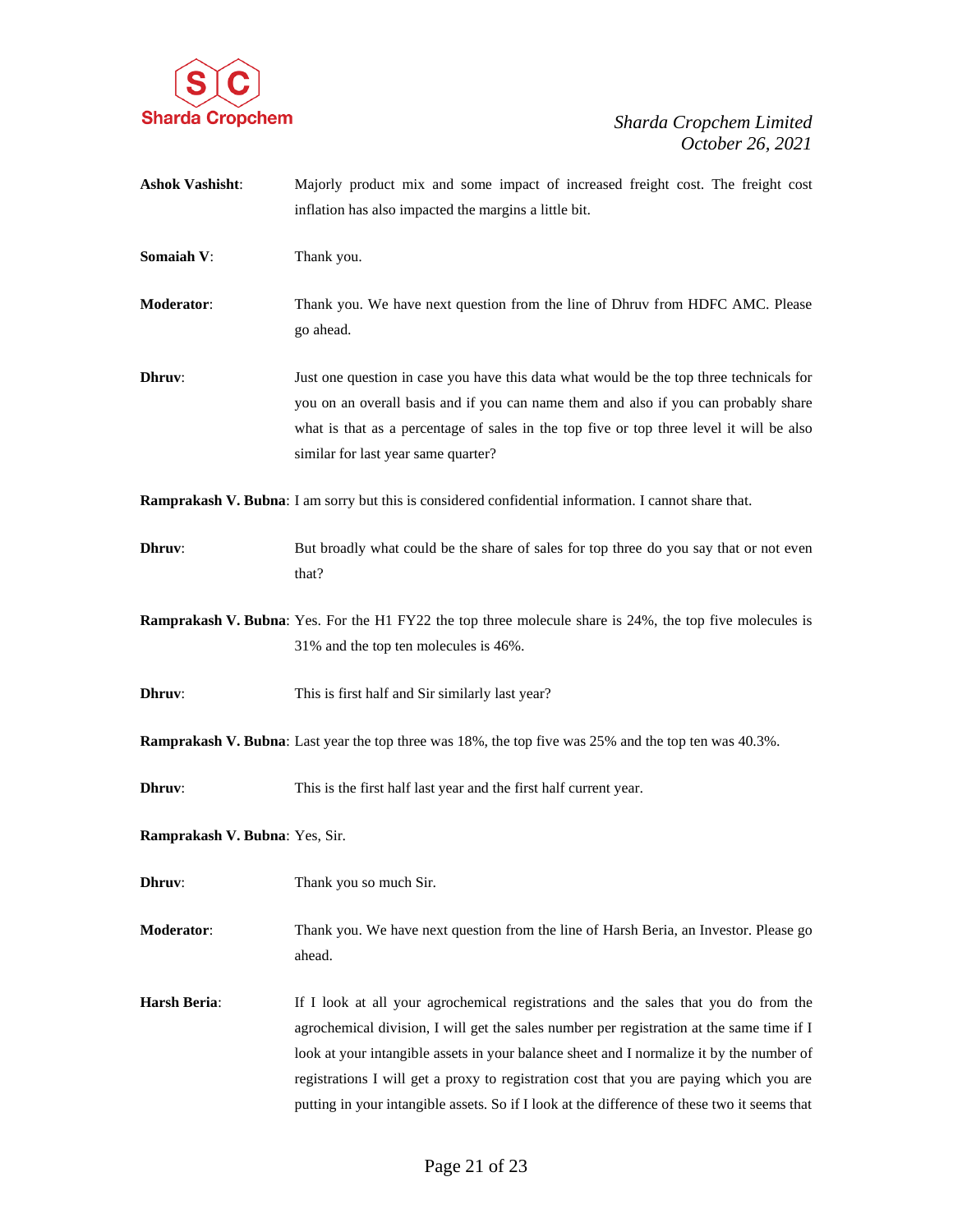

this has gone down a lot in the last few years. Sir the difference of revenue per registration minus registration cost per registration this has gone down over a period of time. Is this a right way of looking at it or am I looking at it in a completely incorrect way?

- **Ramprakash V. Bubna**: It is not the right way of looking at it because of prices of registration and the cost of registration that varies from country-to-country and product-to-product. In some countries I may get a registration in \$100000, in other countries I may have to spend €5 million to get a registration. So, it varies so widely between product-to-product and country-to-country. You cannot make any such comparison or the ratio of valuation and also the time so suppose as I have to develop, get our businesses in a developing country or Latin America or Fareast the time is more smaller and the cost is not lesser. They are processing the same product, same concentration in lot of the cost can be ten times or 20 times more so you cannot get any such complements from the number of registrations.
- **Moderator**: Thank you Sir. We have next question from the line of Jagdesh, an Investor. Please go ahead.
- **Jagdesh Vikas:** The company is having cash in the books of more than Rs. 300 Crores. Why do not the company is rewarding the shareholders by giving dividends or buy backing the shares from the market?
- **Ramprakash V. Bubna**: Mr. Jagdesh then you have not studied our company's financials very deeply. We cannot do any buyback. We are already holding the maximum amount that be allowed as per the law and we do not want to offload our shares in the market because that will be a very wrong signal to the market and we do not play into the prices of the share. As far as the rewards are concerned, if you have seen our company's financial structure, we are a debt free company we have not borrowed anything from the bank.
- **Jagdesh Vikas:** The Company can do buyback and promoters can also surrender the shares, then the shareholding pattern will be same?
- **Ramprakash V. Bubna**: No Sir. We do not like to look into those things. We would like to concentrate on our business rather than playing with the shares and market capital of the shares.
- **Jagdesh Vikas:** But Sir you can reward the shareholders with special dividend?